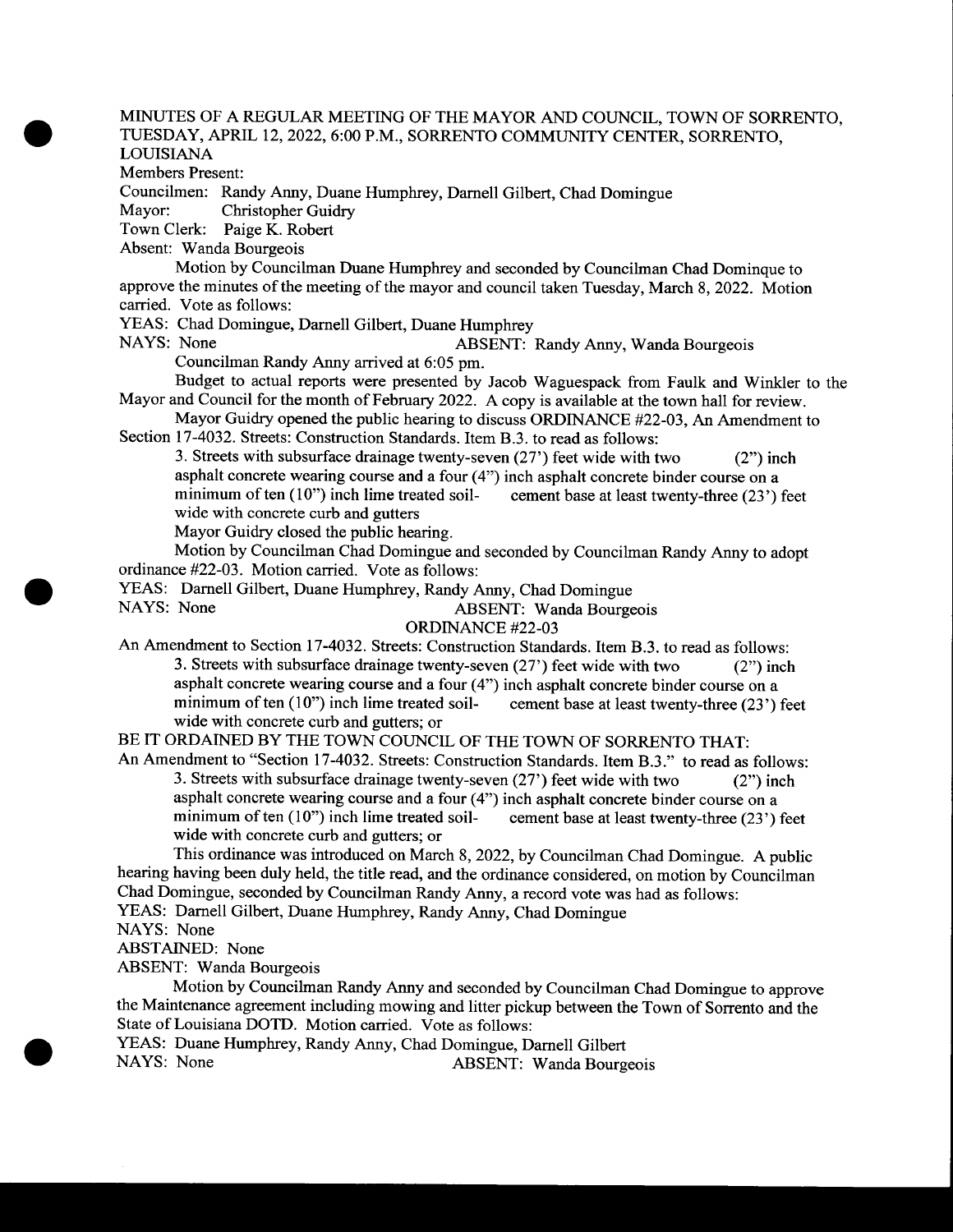Motion by Councilman Randy Army and seconded by Councilman Chad Domingue to approve the purchase of <sup>a</sup> 20 KW Briggs and Stratton generator and 200-amp service entrance rated automatic transfer switch from Rescom Electric, LLC in the amount of \$8,055.00. Motion carried. Vote as follows: YEAS: Duane Humphrey, Randy Anny, Chad Domingue, Darnell Gilbert<br>NAYS: None ARSENT: Wanda Bourg ABSENT: Wanda Bourgeois

Motion by Councilman Randy Anny and seconded by Councilman Chad Domingue to approve the purchase of a John Deere 5075E Utility Tractor from Sunshine Equipment in the amount of \$ 39, 840. 04. Motion carried. Vote as follows:

YEAS: Randy Anny, Chad Domingue, Darnell Gilbert, Duane Humphrey<br>NAYS: None ARSENT: Wanda Bourg

ABSENT: Wanda Bourgeois

Motion by Councilman Randy Anny and seconded by Councilman Chad Domingue to approve the purchase of <sup>a</sup> Frontier AD11E-72 In. Debris Grapple Bucket from Ascension Equipment in the amount of \$4,411.68. Motion carried. Vote as follows:

YEAS: Chad Domingue, Darnell Gilbert, Duane Humphrey, Randy Anny<br>NAYS: None ABSENT: Wanda Bourg

ABSENT: Wanda Bourgeois

Councilman Randy Anny introduced Ordinance 22-04, an ordinance amending the 2022 Budget and adopting the 2023 Operating Budget of Revenues and Expenditures. A public hearing was called for the next regular meeting of the mayor and council on Tuesday, May 10, 2022, at 6:00 pm at the Sorrento Community Center to consider adoption of this ordinance.

Councilman Randy Anny introduced Ordinance 22-05, an Ordinance to establish the fixed annual compensation for the appointed Town Clerk of the Town of Sorrento. A public hearing was called for the next regular meeting of the mayor and council on Tuesday, May 10, 2022, at 6:00 pm at the Sorrento Community Center to consider adoption of this ordinance.

Motion by Councilman Chad Domingue and seconded by Councilman Randy Anny to approve amendment No. 5 to the agreement for consulting services between the Town of Sorrento and All South Consulting Engineers, LLC for the program and project management for the Town of Sorrento. Motion carried. Vote as follows:

YEAS: Darnell Gilbert, Duane Humphrey, Randy Anny, Chad Domingue ABSENT: Wanda Bourgeois

Upon Recommendation from Planning and Zoning Commission, Motion by Councilman Randy Anny and seconded by Councilman Chad Domingue to approve the Simple Division for HBS, LLC for property located on Brittany St. with the following contingencies:<br>
1. Remove "this project is subject to sewer d

Remove "this project is subject to sewer development and traffic

impact fees in accordance with Ascension Parish Ordinances" verbiage.<br>2. Add the frontage dimension of the access to lot 2-F

Add the frontage dimension of the access to lot 2-F

Motion carried. Vote as follows:

 $\blacksquare$ 

YEAS: Duane Humphrey, Randy Anny, Chad Domingue, Darnell Gilbert<br>NAYS: None ABSENT: Wanda Bourge ABSENT: Wanda Bourgeois

There being no further business to be brought before the Mayor and Council, on motion duly made and seconded, the meeting was adjourned.

aige K, Robert

Paige K. Robert, Town Clerk Christopher Guidry, Mayor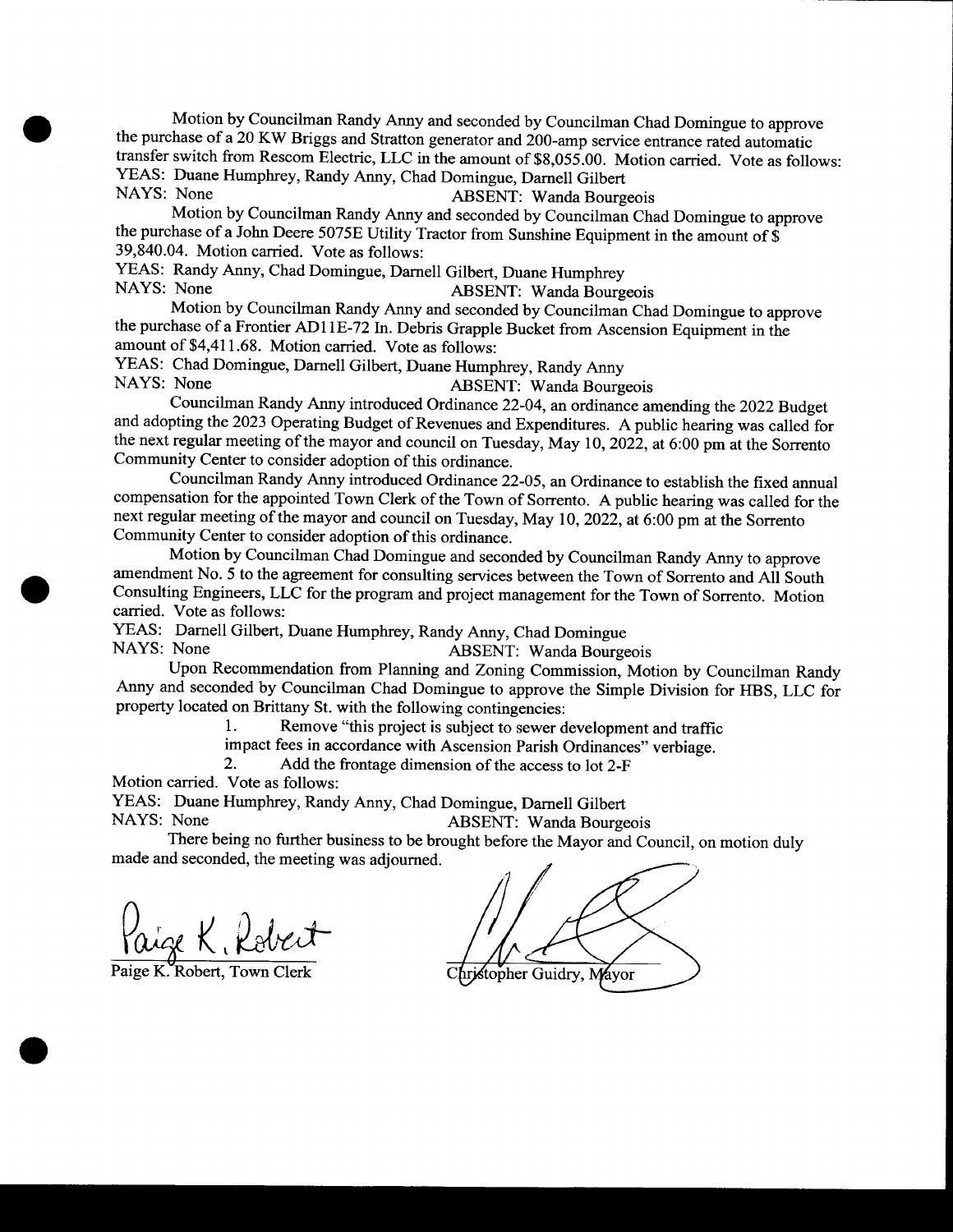| <b>Mayor and City Council Report</b> |                         |                 |              |              |            |      |             |               |  |
|--------------------------------------|-------------------------|-----------------|--------------|--------------|------------|------|-------------|---------------|--|
| <b>City Calls and Arrest</b>         |                         |                 |              |              |            |      |             |               |  |
| Sorrento, Louisiana                  |                         |                 |              |              |            |      |             |               |  |
|                                      | January                 | <b>February</b> | <b>March</b> | <b>April</b> | <b>May</b> | June | <b>July</b> | <b>August</b> |  |
|                                      | 2022                    | 2022            | 2022         | 2022         | 2022       | 2022 | 2022        | 2022          |  |
| Veh. Accidents                       | 22                      | 8               | 17           |              |            |      |             |               |  |
| <b>Burglaries</b>                    | $\mathbf{1}$            | $\mathbf{1}$    | 0            |              |            |      |             |               |  |
| <b>Thefts</b>                        | $\overline{\mathbf{4}}$ | 6               | 1            |              |            |      |             |               |  |
| Armed Robbery                        | 0                       | $\mathbf 0$     | $\mathbf 0$  |              |            |      |             |               |  |
| Simple Robbery                       | $\mathbf 0$             | 0               | 0            |              |            |      |             |               |  |
| Alarms                               | 5                       | $6\phantom{1}6$ | 8            |              |            |      |             |               |  |
| <b>Narcotics</b>                     | 1                       | 1               | $\mathbf{1}$ |              |            |      |             |               |  |
| Shooting                             | $\mathbf 0$             | $\Omega$        | $\mathbf 0$  |              |            |      |             |               |  |
| <b>Total Service O</b>               | 146                     | 96              | 104          |              |            |      |             |               |  |
| <b>SCO/Loud Musi</b>                 | 0                       | 1               | 0            |              |            |      |             |               |  |

| <b>Traffic Citations</b> |  | $\ddot{\phantom{1}}$<br>∸∸ |  |  |  |
|--------------------------|--|----------------------------|--|--|--|
| <b>Adult Arrests</b>     |  |                            |  |  |  |

Cpt. Kosey Cpt. Kosevelt Hampton

 $\bullet$ 

 $\ddot{\phantom{a}}$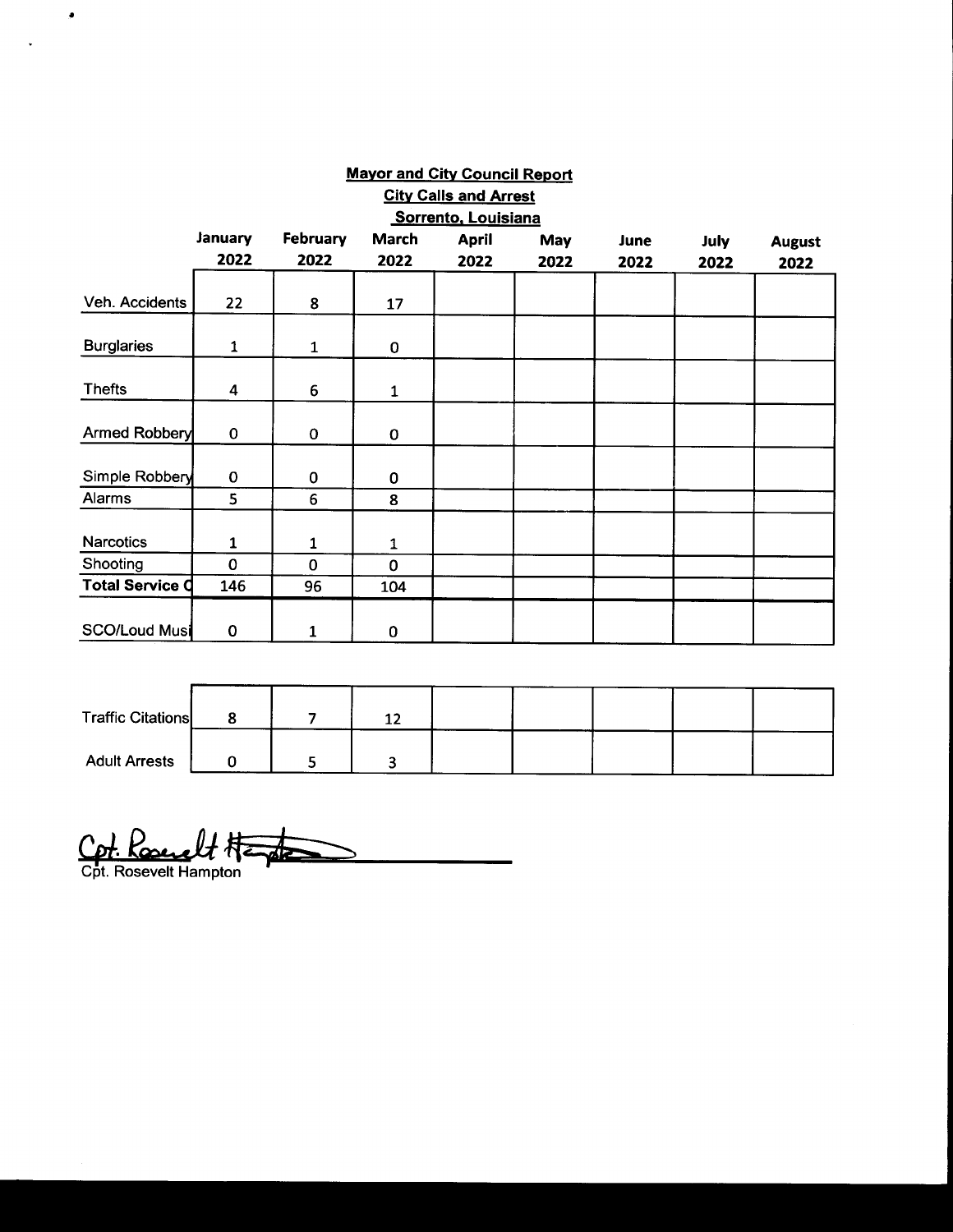| <b>Row Labels</b>                | <b>Count of Incident Number</b> |  |  |  |  |  |
|----------------------------------|---------------------------------|--|--|--|--|--|
| 911 Investigation                | 1                               |  |  |  |  |  |
| <b>Accident</b>                  | 17                              |  |  |  |  |  |
| Alarm                            | 8                               |  |  |  |  |  |
| <b>Animal Complaint</b>          | $\mathbf{1}$                    |  |  |  |  |  |
| <b>Assist</b>                    | 11                              |  |  |  |  |  |
| <b>Check on Welfare</b>          | 7                               |  |  |  |  |  |
| Damage to Property               | 3                               |  |  |  |  |  |
| <b>Disturbance</b>               | 11                              |  |  |  |  |  |
| Fire                             | 1                               |  |  |  |  |  |
| <b>Narcotics</b>                 | 1                               |  |  |  |  |  |
| <b>School Walk Thru</b>          | 8                               |  |  |  |  |  |
| Suicide Investigation            | 1                               |  |  |  |  |  |
| <b>Suspicious Person/Vehicle</b> | 11                              |  |  |  |  |  |
| Theft                            | 1                               |  |  |  |  |  |
| <b>Traffic Incident</b>          | 18                              |  |  |  |  |  |
| <b>Trespassing</b>               | 3                               |  |  |  |  |  |
| <b>Warrant Arrest</b>            |                                 |  |  |  |  |  |
| <b>Grand Total</b>               | 104                             |  |  |  |  |  |

۰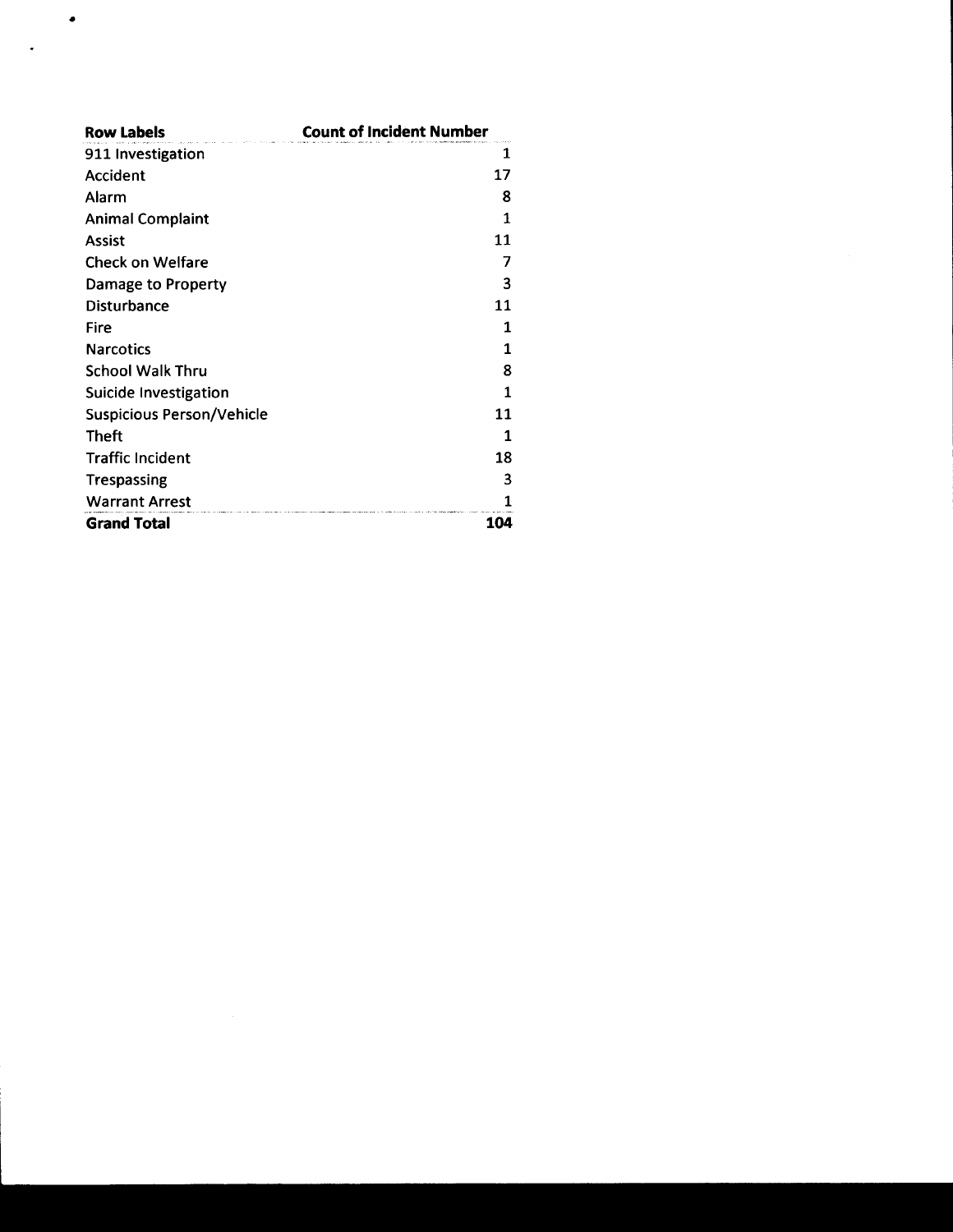

FINANCIAL STATEMENTS

February 28, 2022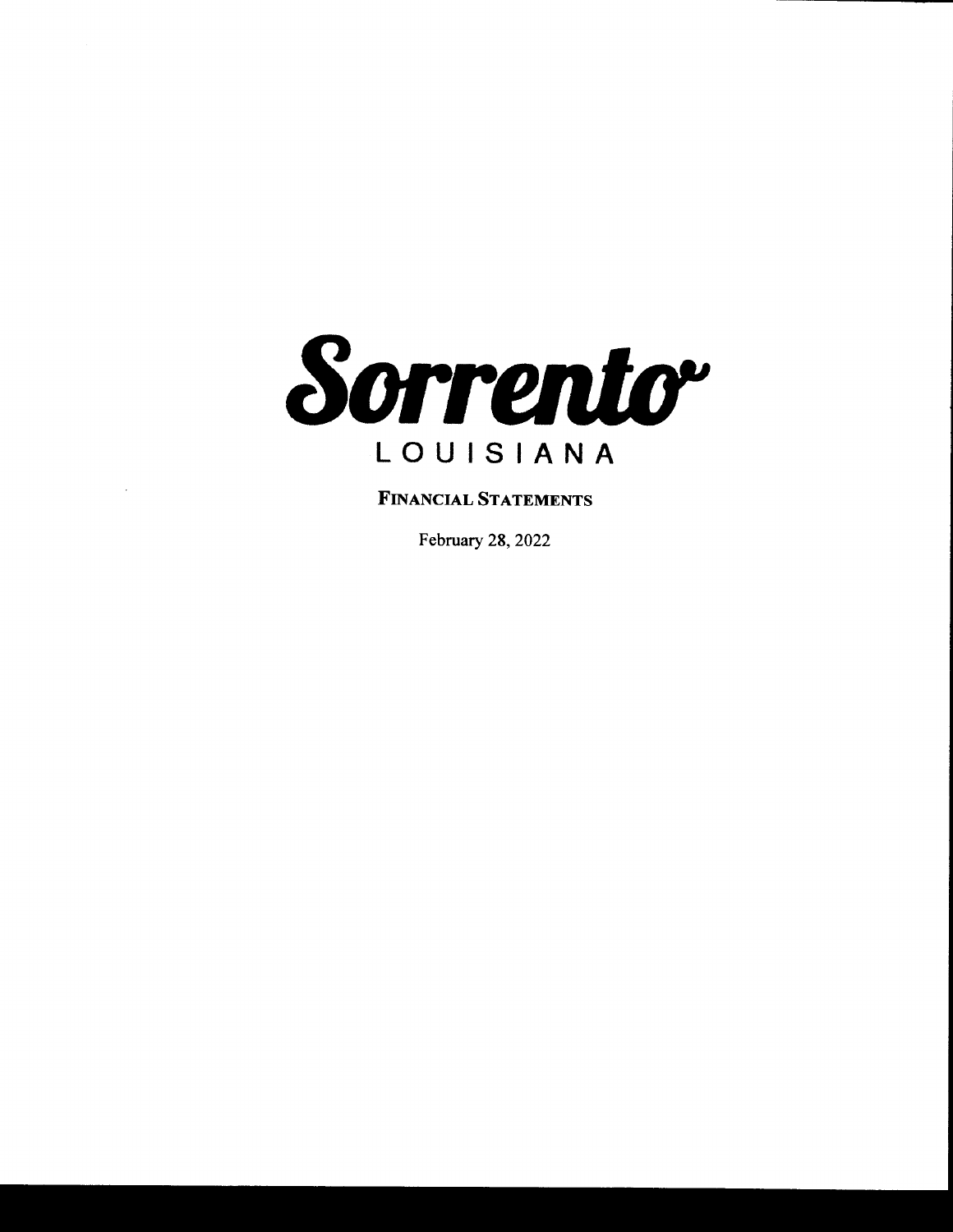#### Town of Sorrento Key stats February 28, 2022

## 1) Cash position

|                                                                                                                                             | <b>Total</b>         | <b>Restricted</b> |                                                         | Unrestricted |                    | <b>Change from June 30th</b> |                     |  |
|---------------------------------------------------------------------------------------------------------------------------------------------|----------------------|-------------------|---------------------------------------------------------|--------------|--------------------|------------------------------|---------------------|--|
| February 28, 2022                                                                                                                           | \$<br>$1,232,875$ \$ |                   | 437,448                                                 | S            | 795,427            | <b>Restricted</b>            | <b>Unrestricted</b> |  |
| June 30, 2021<br>June 30, 2020                                                                                                              | 730,632<br>682.588   |                   | 109,571<br>253,713                                      |              | 621,061<br>428,875 | 327,877<br>183.735           | 174,366<br>366,552  |  |
| Restricted breakdown                                                                                                                        |                      |                   |                                                         |              |                    |                              |                     |  |
| American Rescue Plan Grant<br>Recreation<br>Senior citizen programs<br>Public safety - fire<br>Public safety - police - restricted<br>Other |                      |                   | 315,114<br>56,192<br>43,643<br>7.479<br>2,651<br>12,369 |              |                    |                              |                     |  |

2) Revenue trends

| Sales tax                   | <b>FYE</b>                   |         |        | <b>General Fund</b><br><b>Collections</b> |                                          |    | <b>Rest. Fund</b><br><b>Collections</b> |      |                                         |    |          |
|-----------------------------|------------------------------|---------|--------|-------------------------------------------|------------------------------------------|----|-----------------------------------------|------|-----------------------------------------|----|----------|
|                             | 2022<br>2021<br>2020<br>2019 |         |        | \$                                        | 544,808<br>606,952<br>576,720<br>535,232 |    | 5%<br>7%                                | \$   | 96,143<br>107,109<br>101,774<br>94,416  |    | 5%<br>7% |
|                             | 2022 budget                  |         |        | s                                         | 575,000                                  |    | 94.7%                                   | s    | 97,500                                  |    | 98.6%    |
| <b>Utility charges</b>      | <b>FYE</b>                   |         |        |                                           | <b>Sewer</b>                             |    |                                         |      | Garbage                                 |    |          |
|                             | 2022<br>2021<br>2020<br>2019 |         |        | \$                                        | 41,535<br>58,482<br>57,862<br>57,915     |    | $1\%$<br>0%                             | \$   | 90,096<br>127,022<br>124,896<br>121,310 |    | 2%<br>3% |
|                             | 2022 budget                  |         |        | s                                         | 60,000                                   |    | 69.2%                                   | s    | 130,000                                 |    | 69.3%    |
| 3) Utility receivable aging | Total                        | Current |        |                                           | 30 days                                  |    | 60 days                                 |      | 90 days                                 |    | 120 days |
| Amount owed - 01/31/2022    | \$<br>11,339                 | \$      | 17,690 | S                                         | (3,595)                                  | S. | $(1,963)$ \$                            |      | (1, 122)                                | S  | 331      |
| Amount owed - 06/30/2021    | \$<br>14,684                 | \$      | 13,104 | \$                                        | $(2,723)$ \$                             |    | (501)                                   | - \$ | $(93)$ \$                               |    | 4,896    |
| Amount owed - 06/30/2020    | 19,200                       | \$      | 14,984 | \$                                        | $(2,140)$ \$                             |    | 981                                     | \$   | 768                                     | \$ | 4,608    |
| Amount owed - 06/30/2019    | 15,303                       | \$      | 12,716 | -\$                                       | $(2,226)$ \$                             |    | 526                                     | \$   | (573)                                   | -S | 4,860    |

## 4) Profitabiliy- operating cash flows

|                                                                                                                            | General Fund                   |   | Restricted                         |                         |                                    |                    |
|----------------------------------------------------------------------------------------------------------------------------|--------------------------------|---|------------------------------------|-------------------------|------------------------------------|--------------------|
| <b>FYE 2022</b><br>Surplus (deficit)                                                                                       | \$<br>253,040 \$               |   | 23,708                             |                         |                                    |                    |
| Capital outlay activity, net of grants and proceeds<br>Depreciation                                                        | (31, 149)                      |   | ۰                                  |                         |                                    |                    |
| Operating cash flows                                                                                                       | 221,890                        | S | 23,708                             |                         |                                    |                    |
| Utility                                                                                                                    | 2022B                          |   | <b>YTD 2022</b>                    | 2021                    | 2020                               | 2019               |
| Operating deficit<br>Capital outlay activity, net of grants and proceeds<br>Proceeds from Legal Settlement<br>Depreciation | \$<br>$(106,800)$ \$<br>20,000 |   | 48.822 \$<br>(82, 183)<br>(77,500) | 37,722 \$<br>(126, 392) | $36,969$ \$<br>(130, 198)<br>(526) | (96, 503)          |
| <b>Net</b>                                                                                                                 | 85,000<br>$(1,800)$ \$         |   | 56,667<br>$(54, 195)$ S            | 80,000<br>$(8,669)$ \$  | (13,500)<br>$(106, 730)$ \$        | 85,000<br>(11,503) |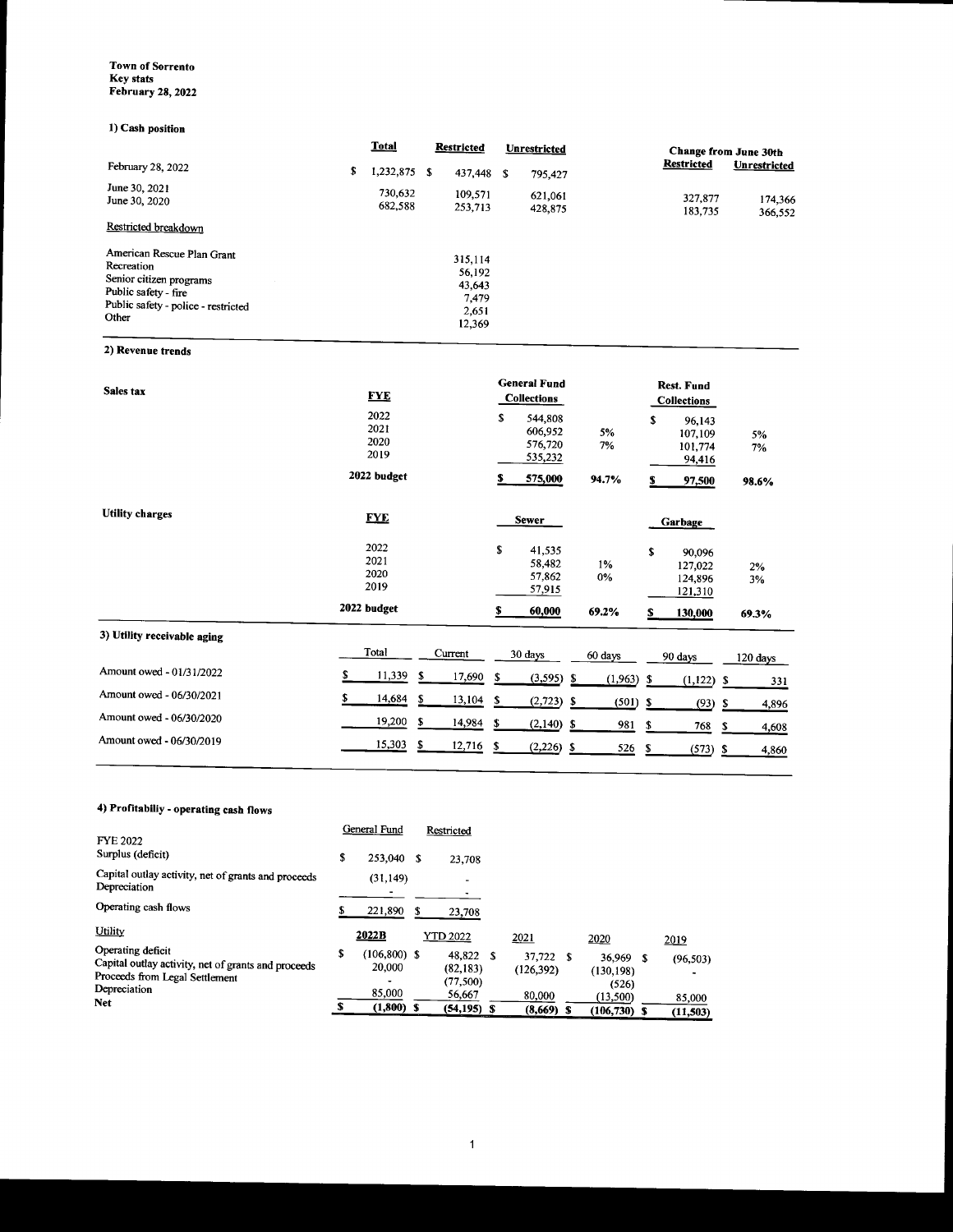### Town of Sorrento **Overview** February 28, 2022

|                                                          | YTD as of<br>2/28/2021 |                  | Current Year - FYE 2021/2022 |                     |             |
|----------------------------------------------------------|------------------------|------------------|------------------------------|---------------------|-------------|
| General:                                                 |                        | Actual           | <b>Budget</b>                | Remaining           | % of budget |
|                                                          |                        |                  |                              |                     |             |
| Sales tax                                                | \$<br>398,281          | \$<br>544,808    | \$<br>575,000                | \$<br>30,192        |             |
| Property tax<br>Franchise fees                           | 71,823                 | 77,716           | 72,000                       | (5,716)             |             |
| Beer Tax                                                 | 72,084                 | 81,333           | 92,500                       | 11,167              |             |
| Licenses and permits                                     | 2,373                  | 1,559            | 3,000                        | 1,441               |             |
| <b>Charges for Services</b>                              | 46,784                 | 79,245           | 101,300                      | 22,055              |             |
| Fines                                                    | 5,155                  | 5,155            | 11,500                       | 6,345               |             |
| Planning & Zoning                                        | 2,414                  | 2,011            | 4,000                        | 1,989               |             |
| Intergovernmental grants - Operational                   | $\centerdot$           | 22,938           | $\overline{a}$               | (22,938)            |             |
| Intergovernmental grants - Capital                       | 6,512<br>28,080        | 10,325           | 6,000                        | (4,325)             |             |
| <b>FEMA</b>                                              | 15,121                 |                  | $\ddot{\phantom{0}}$         |                     |             |
| Transfers In                                             | 27,733                 | 655<br>19,600    | ä,                           | (655)               |             |
| Proceeds from sale of assets                             |                        | 20,824           | 37,400                       | 17,800              |             |
| Other                                                    | 9,403                  | 53               | $\overline{\phantom{a}}$     | (20, 824)           |             |
| <b>Total revenue</b>                                     | 685,762                | 866,222          | 1,000                        | 947                 |             |
| Administration                                           | 195,429                |                  | 903,700                      | 37,478              | 96%         |
| Police                                                   | 247,047                | 190,520          | 259,100                      | 68,580              |             |
| <b>Streets</b>                                           | 211,058                | 243.885          | 366,500                      | 122,615             |             |
| Capital outlay                                           | 58,247                 | 178,777          | 267,200                      | 88,423              |             |
| Total expenditures                                       |                        |                  | 40,000                       | 40,000              |             |
|                                                          | 711,781                | 613,182          | 932,800                      | 319,618             | 66%         |
| <b>Restricted:</b>                                       |                        |                  |                              |                     |             |
| Sales tax                                                | 70,285                 |                  |                              |                     |             |
| Other                                                    | 2,379                  | 96.143           | 97,500                       | 1,357               |             |
| Total revenue                                            |                        | 24,087           | 13,400                       | (10,687)            |             |
| Fire                                                     | 72,664                 | 120,230          | 110,900                      | (9,330)             | 108%        |
|                                                          | 25,373                 | 43,096           | 32,500                       | (10, 596)           |             |
| Senior citizen programs<br>Recreation - Community Center | 19,231                 | 20,517           | 30,000                       | 9,483               |             |
| Transfer Out                                             | 23,574                 | 22,722           | 25,800                       | 3,078               |             |
| Other                                                    | 13,867                 | 9,800            | 20,800                       | 11,000              |             |
| Capital outlay                                           | 154<br>4,054           | 387              | 500                          | 113                 |             |
| <b>Total expenditures</b>                                |                        | $\blacksquare$   | $\blacksquare$               | $\blacksquare$      |             |
|                                                          | 86,253                 | 96,522           | 109,600                      | 13,078              | 88%         |
| <b>Utility Fund:</b>                                     |                        |                  |                              |                     |             |
| Garbage                                                  | 84,706                 | 89,894           | 130,000                      |                     |             |
| Sewer                                                    | 38,976                 | 41,447           | 60,000                       | 40,106              |             |
| Sewer Grant                                              | 3,100                  | 82,183           |                              | 18,553<br>(82, 183) |             |
| Proceeds from Legal Settlement                           | $\ddot{\phantom{a}}$   | 77,500           |                              | (77, 500)           |             |
| Other                                                    | 7,720                  | 2,723            | 11,150                       | 8,427               |             |
| <b>Total revenue</b>                                     | 134,502                | 293,747          | 201,150                      |                     |             |
| Garbage                                                  | 80,359                 |                  |                              | (92, 597)           | 146%        |
| Sewer maintenance                                        | 27,828                 | 86,330           | 115,000                      | 28,670              |             |
| Sewer operating costs                                    | 15,334                 | 72,155           | 25,000                       | (47, 155)           |             |
| Depreciation                                             | 53,333                 | 16,681<br>56,667 | 40,000                       | 23,319              |             |
| Transfer Out                                             | 13,867                 | 9,800            | 85,000                       | 28,333              |             |
| Capital outlay                                           |                        |                  | 18,700                       | 8,900               |             |
| Other                                                    | 2,124                  | 3,293            | 20,000<br>4,250              | 20,000<br>957       |             |
| Total expenditures                                       | 192,845                | 244,925          | \$<br>307,950                | s<br>63,025         | 80%         |
| Total:                                                   |                        |                  |                              |                     |             |
| Inflows                                                  |                        |                  |                              |                     |             |
| Outflows                                                 | 892.929                | 1,280,199        |                              |                     |             |
|                                                          | 990,878                | 954,630          |                              |                     |             |
| Net                                                      | (97, 950)              | 325,569          |                              |                     |             |
| Depreciation                                             | 53,333                 | 56,667           |                              |                     |             |
| Capital outlay, net of grants and proceeds               | 31,121                 | #REF!            |                              |                     |             |
| Proceeds from Legal Settlement                           |                        | (77,500)         |                              |                     |             |
| Proceeds from Sale of Assets                             | 21,685                 | (20, 824)        |                              |                     |             |
| Operating, net                                           | S<br>8,190             | #REF!            |                              |                     |             |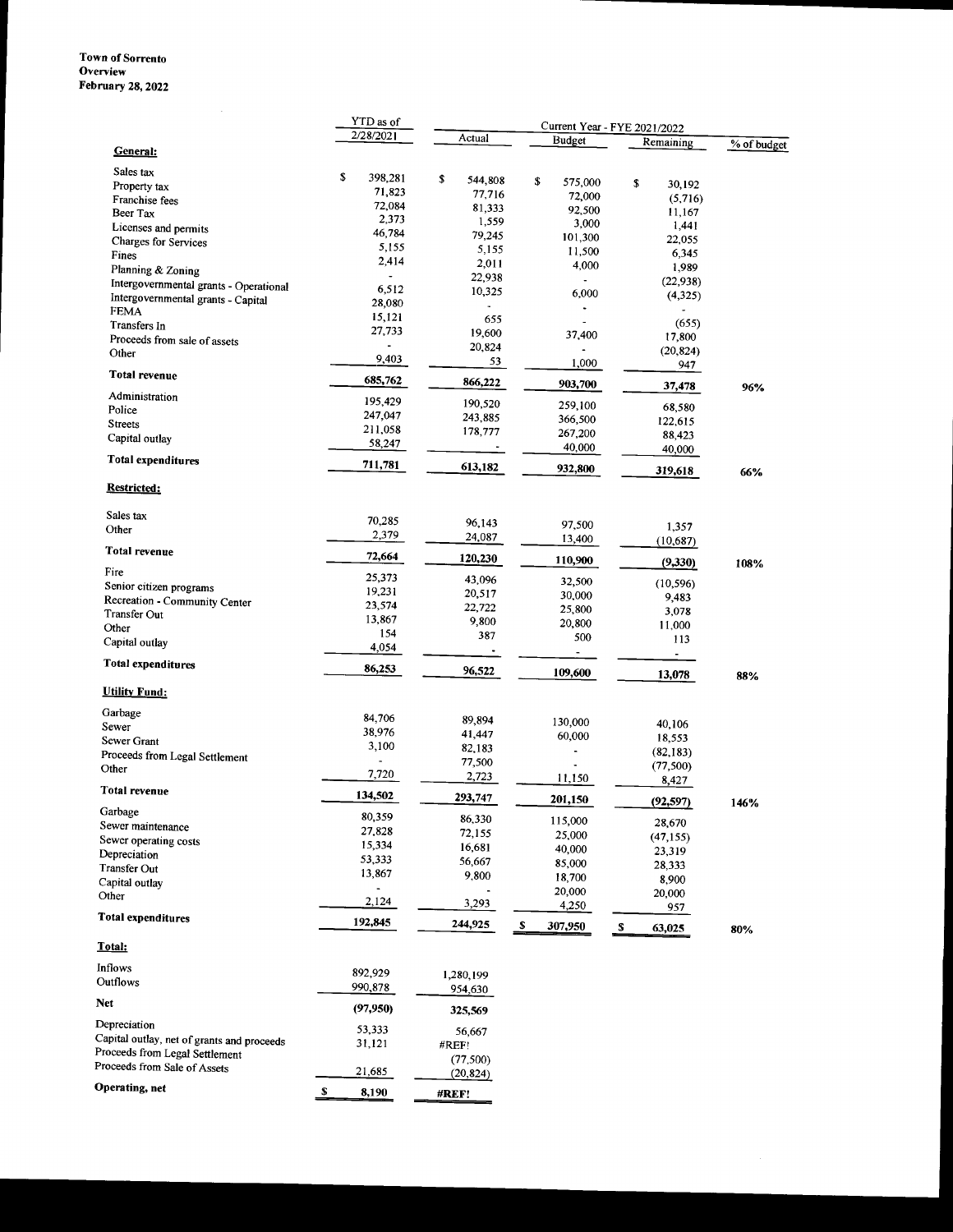# Town of Sorrento Sales and use tax collections Monthly analysis

| <b>General Fund</b>                                                                                                    |                                                                                                                            |                                                                                    | $\%$                                                                                                          |                   |
|------------------------------------------------------------------------------------------------------------------------|----------------------------------------------------------------------------------------------------------------------------|------------------------------------------------------------------------------------|---------------------------------------------------------------------------------------------------------------|-------------------|
|                                                                                                                        | 2020/2021                                                                                                                  | 2021/2022                                                                          | change                                                                                                        |                   |
| July<br>August<br>September<br>October<br>November<br>December<br>January<br>February<br>March<br>April<br>May<br>June | \$<br>45,661<br>46,237<br>44,149<br>49,239<br>55,008<br>48,054<br>55,732<br>54,201<br>42,238<br>36,101<br>66,767<br>63,565 | \$<br>68,212<br>62,855<br>59,544<br>50,149<br>65,519<br>70,344<br>79,636<br>88,549 | 49.4%<br>35.9%<br>34.9%<br>1.8%<br>19.1%<br>46.4%<br>42.9%<br>63.4%<br>$-100.0\%$<br>$-100.0\%$<br>$-100.0\%$ |                   |
| Prior year to date                                                                                                     | \$<br>606,952                                                                                                              | \$<br>544,808<br>398,281                                                           | $-100.0\%$                                                                                                    | 36.8% YoY Change  |
| FYE 2021/2022 Budget                                                                                                   |                                                                                                                            | \$<br>575,000                                                                      |                                                                                                               | 94.7% % of Budget |

| <b>Restricted Fund</b>                                                                                                 | 2020/2021              |                                                                                                       | 2021/2022                                                                   | $\%$<br>change                                                                                                              |
|------------------------------------------------------------------------------------------------------------------------|------------------------|-------------------------------------------------------------------------------------------------------|-----------------------------------------------------------------------------|-----------------------------------------------------------------------------------------------------------------------------|
| July<br>August<br>September<br>October<br>November<br>December<br>January<br>February<br>March<br>April<br>May<br>June | \$<br>11,782<br>11,217 | 8,058<br>$\mathbf S$<br>8,159<br>7,791<br>8,689<br>9,707<br>8,480<br>9,835<br>9,565<br>7,454<br>6,371 | 12,037<br>11,092<br>10,508<br>8,850<br>11,562<br>12,414<br>14,053<br>15,626 | 49.4%<br>35.9%<br>34.9%<br>1.8%<br>19.1%<br>46.4%<br>42.9%<br>63.4%<br>$-100.0\%$<br>$-100.0\%$<br>$-100.0\%$<br>$-100.0\%$ |
| Prior year to date                                                                                                     | \$<br>107,109          | \$<br>\$                                                                                              | 96,143<br>70,285                                                            | 36.8% YoY Change                                                                                                            |
| FYE 2021/2022 Budget                                                                                                   |                        | S                                                                                                     | 97,500                                                                      | 98.6% % of Budget                                                                                                           |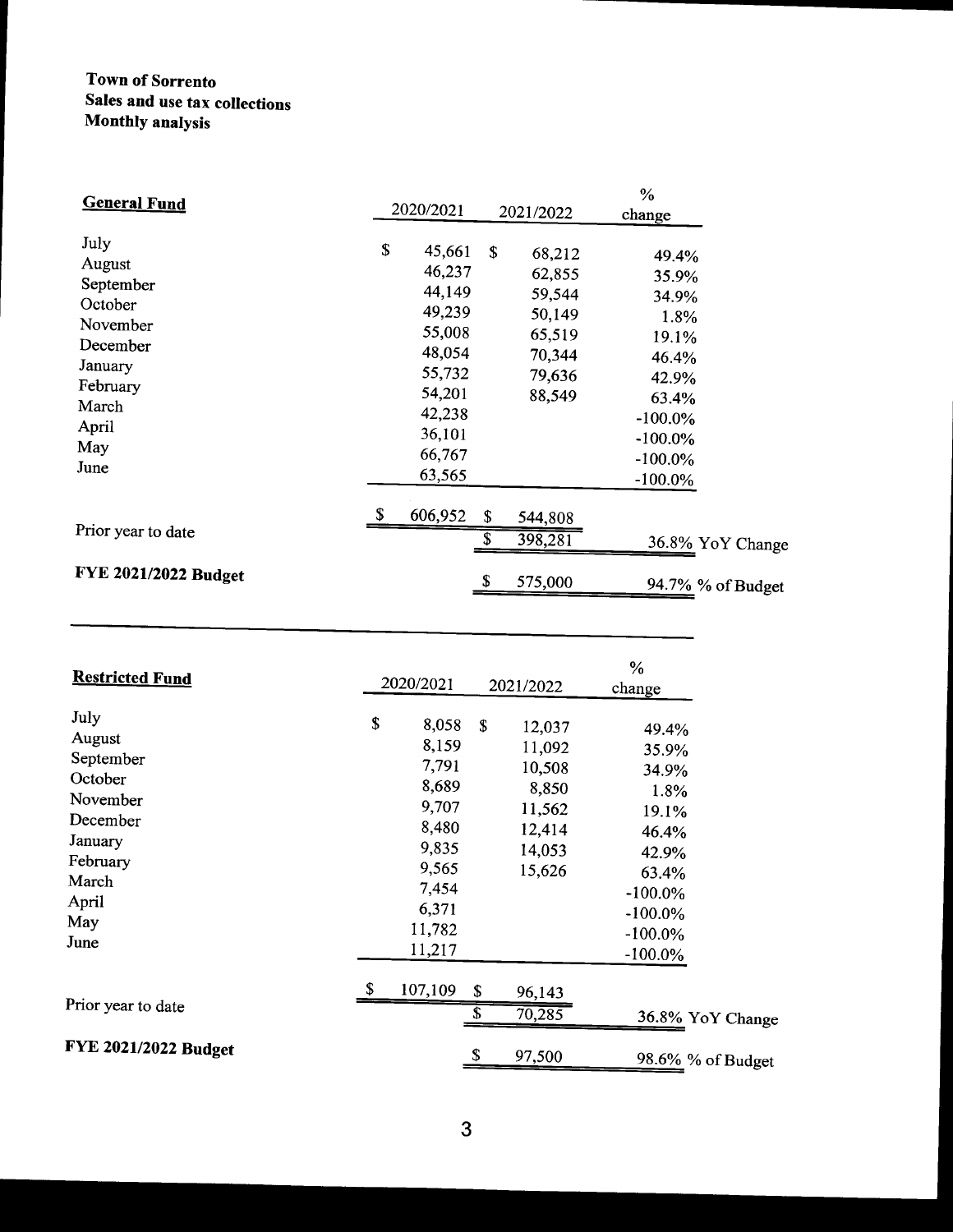# Town of Sorrento Utility charges& collections Monthly analysis

 $\bar{\mathcal{A}}$ 

| <b>Sewer fees</b>                                                                                                      | Users                                                 | Charges                                                              | Collections            |                                                                                       | Variance                                                        |
|------------------------------------------------------------------------------------------------------------------------|-------------------------------------------------------|----------------------------------------------------------------------|------------------------|---------------------------------------------------------------------------------------|-----------------------------------------------------------------|
| July<br>August<br>September<br>October<br>November<br>December<br>January<br>February<br>March<br>April<br>May<br>June | 200S<br>199<br>200<br>203<br>203<br>202<br>204<br>204 | 4,902<br>4,902<br>4,922<br>4,982<br>5,002<br>5,601<br>5,623<br>5,601 | \$                     | 5,174<br><sup>\$</sup><br>4,397<br>5,683<br>6,094<br>3,530<br>5,815<br>5,238<br>6,230 | 272<br>(505)<br>761<br>1,112<br>(1, 472)<br>214<br>(385)<br>629 |
|                                                                                                                        |                                                       | 41,535                                                               | $\mathbf{s}$<br>42,162 | $\sqrt{3}$                                                                            | 627                                                             |
| <b>FYE 2021/2022 Budget</b>                                                                                            |                                                       |                                                                      | \$<br>60,000           |                                                                                       | 69% % of Budget                                                 |

| <b>Garbage fees</b>                                                                                                    | <b>Users</b>                                            | Charges                                                                      |    | Collections                                                                 |             | $\%$<br>Variance                                                          |
|------------------------------------------------------------------------------------------------------------------------|---------------------------------------------------------|------------------------------------------------------------------------------|----|-----------------------------------------------------------------------------|-------------|---------------------------------------------------------------------------|
| July<br>August<br>September<br>October<br>November<br>December<br>January<br>February<br>March<br>April<br>May<br>June | 558 \$<br>547<br>548<br>550<br>553<br>553<br>558<br>561 | 10,624<br>10,580<br>10,624<br>11,684<br>11,664<br>11,592<br>11,664<br>11,664 | S  | 10,061<br>9,220<br>11,755<br>10,528<br>10,352<br>12,400<br>13,727<br>11,586 | $\mathbf S$ | (563)<br>(1,360)<br>1,131<br>(1, 156)<br>(1, 312)<br>808<br>2,063<br>(78) |
|                                                                                                                        |                                                         | \$<br>90,096                                                                 | \$ | 89,629                                                                      | \$          | (467)                                                                     |
| FYE 2021/2022 Budget                                                                                                   |                                                         |                                                                              | \$ | 130,000                                                                     |             | 69% % of Budget                                                           |
| Collection rate                                                                                                        |                                                         | \$<br>131,631                                                                | \$ | 131,791                                                                     |             | 100%                                                                      |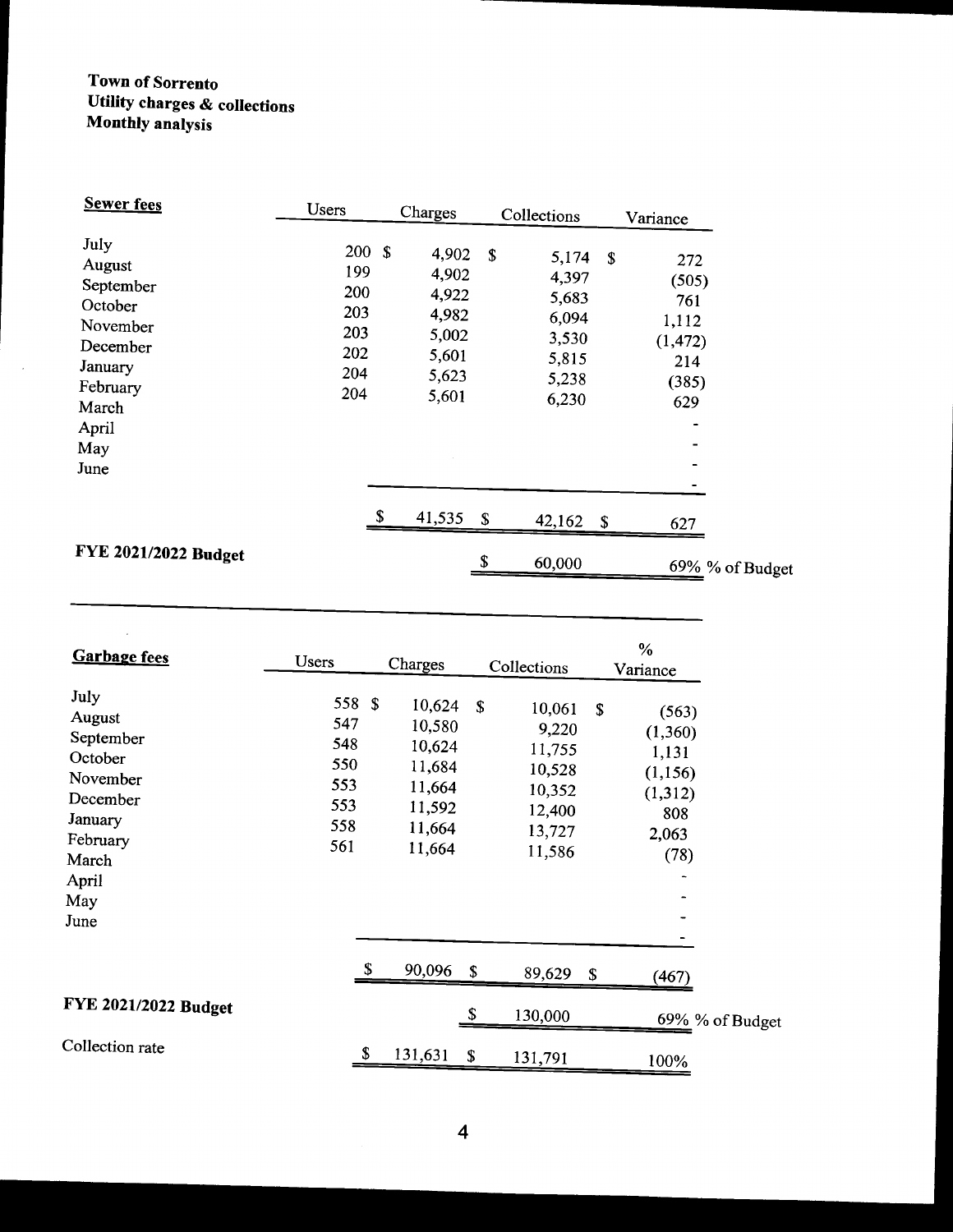# General Fund

| <b>ASSETS</b>                                                                         | Feb 28, 22    |
|---------------------------------------------------------------------------------------|---------------|
| <b>Current Assets</b>                                                                 |               |
| Checking/Savings                                                                      |               |
| 10000 · Bank Accounts                                                                 |               |
|                                                                                       |               |
| 10100 · Hancock Whitney Bank General<br>10200 · LAMP Savings Account                  | 483,546.21    |
| Total 10000 · Bank Accounts                                                           | 178,625.93    |
| <b>Total Checking/Savings</b>                                                         | 662,172.14    |
| <b>Other Current Assets</b>                                                           | 662,172.14    |
| 13100 Accounts Receivable-Manual                                                      |               |
|                                                                                       |               |
| 13200 · Allowance for Accounts Receivab<br>13100 · Accounts Receivable-Manual - Other | $-100,000.00$ |
| Total 13100 · Accounts Receivable-Manual                                              | 146,735.00    |
| $14000 \cdot$ Cash Drawer                                                             | 46,735.00     |
| $14100 \cdot$ Cash Box                                                                |               |
| Total 14000 · Cash Drawer                                                             | 150.00        |
| <b>Total Other Current Assets</b>                                                     | 150.00        |
| <b>Total Current Assets</b>                                                           | 46,885.00     |
| <b>Other Assets</b>                                                                   | 709,057.14    |
|                                                                                       |               |
| 18000 · Due from other gov't agencies<br><b>Total Other Assets</b>                    | 69,032.00     |
| <b>TOTAL ASSETS</b>                                                                   | 69,032.00     |
|                                                                                       | 778,089.14    |
| <b>LIABILITIES &amp; EQUITY</b><br>Liabilities                                        |               |
|                                                                                       |               |
| <b>Current Liabilities</b>                                                            |               |
| <b>Accounts Payable</b>                                                               |               |
| 20000 · Accounts Payable                                                              | 31,477.09     |
| <b>Total Accounts Payable</b>                                                         | 31,477.09     |
| <b>Other Current Liabilities</b>                                                      |               |
| 20100 · Accounts Payable-Manual                                                       | 5,321.00      |
| 21000 · Payroll Liabilities                                                           | 22.00         |
| 23000 · Accrued Expenses                                                              | 29,486.05     |
| 24000 · Accrued Payroll Expense                                                       | 782.31        |
| 25000 · Bail Bonds Payable                                                            | 14,011.50     |
| 27000 · Due to/from Restricted Fund                                                   | $-43,833.34$  |
| 28000 · Due to/from Utility account                                                   | $-103,808.77$ |
| <b>Total Other Current Liabilities</b>                                                | $-98,019.25$  |
| <b>Total Current Liabilities</b>                                                      | $-66,542.16$  |
| <b>Total Liabilities</b>                                                              | $-66,542.16$  |
| Equity                                                                                |               |
| 31000 · Fund Balance - Unreserved                                                     | 591,591.68    |
| Net Income                                                                            | 253,039.62    |
| <b>Total Equity</b>                                                                   | 844,631.30    |
| TOTAL LIABILITIES & EQUITY                                                            | 778,089.14    |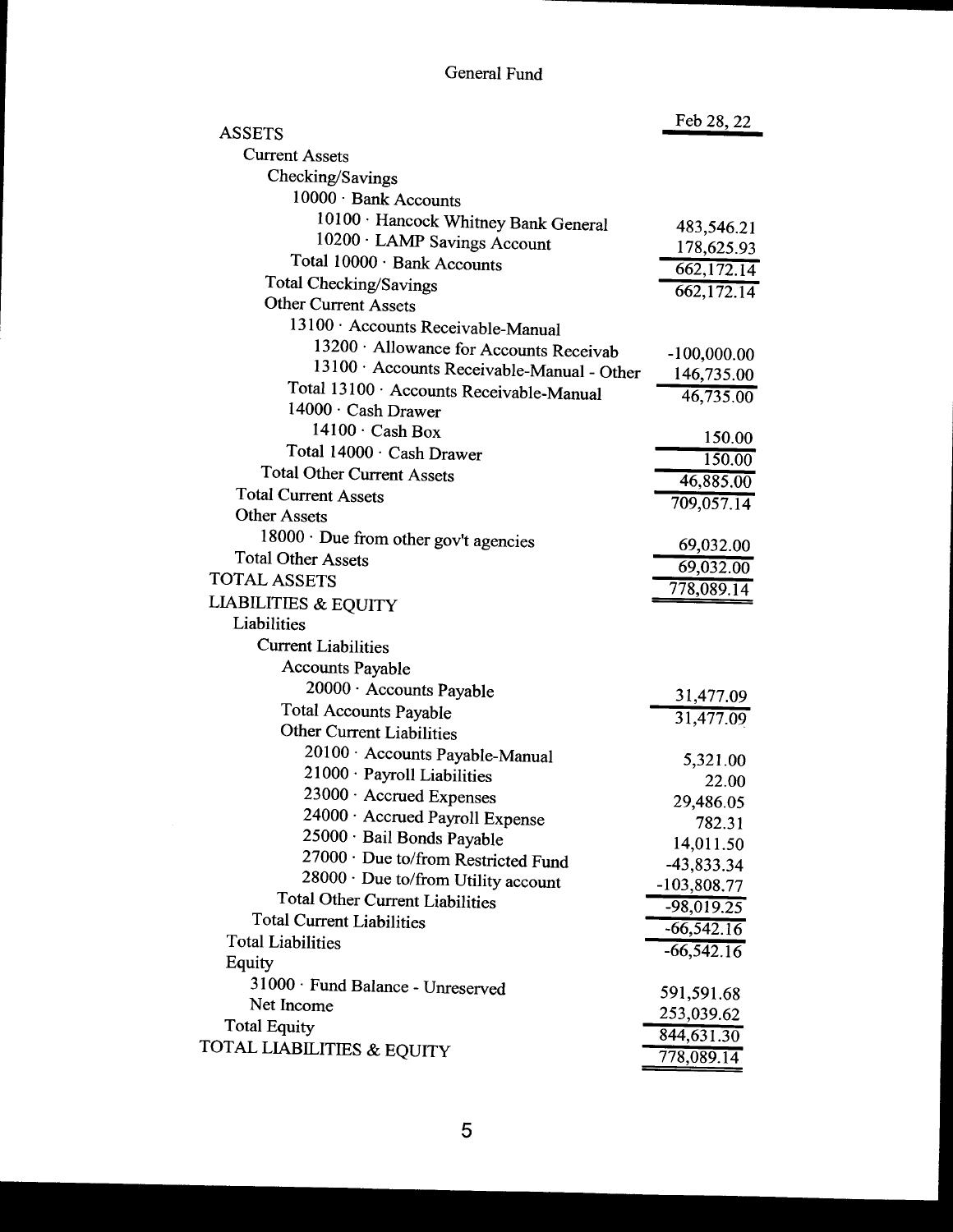|                                                     | Feb $22$   | Jul '21 - Feb $22$ |
|-----------------------------------------------------|------------|--------------------|
| Ordinary Income/Expense                             |            |                    |
| Income                                              |            |                    |
| 40000 · Fines & Forfeits                            |            |                    |
| 40100 · Court Costs                                 | 51.71      | 330.42             |
| $40200 \cdot$ Fines                                 | 105.60     | 1,680.80           |
| Total 40000 · Fines & Forfeits                      | 157.31     | 2,011.22           |
| 41000 · General Gov. Misc. Income                   |            |                    |
| 41300 · FEMA Public Assistance Grant                |            | 654.65             |
| 41600 · State Tourism Grant                         |            | 10,325.19          |
| Total 41000 · General Gov. Misc. Income             |            |                    |
| 42000 · Grass Cutting Revenue                       | 5,155.00   | 10,979.84          |
| 44000 · Licenses & Permits                          |            | 5,155.00           |
| 44100 · Beer & Liquor Licenses                      | 375.00     |                    |
| 44200 · Occupational Licenses                       | 51,531.20  | 1,364.06           |
| 44300 · Permits                                     | 75.00      | 77,480.54          |
| Total 44000 · Licenses & Permits                    | 51,981.20  | 400.00             |
| 45000 · Planning & Zoning Fees                      | 365.00     | 79,244.60          |
| 45500 · Planning & Zoning-Orange Grove              |            | 2,337.50           |
| $46000 \cdot \text{Taxes}$                          |            | 20,600.00          |
| 46100 · Advalorem Taxes                             |            |                    |
| $46200 \cdot$ Beer Tax                              | 6,042.37   | 77,716.15          |
| 46300 · Franchise Tax                               |            | 1,559.09           |
| 46400 · Sales and Use Tax                           | 5,491.29   | 81,333.22          |
| Total 46000 · Taxes                                 | 88,549.25  | 544,807.85         |
| 48000 · Interest Income                             | 100,082.91 | 705,416.31         |
| <b>Total Income</b>                                 | 10.20      | 53.39              |
| Expense                                             | 157,751.62 | 825,797.86         |
| 50000 · General Government                          |            |                    |
| $50300 \cdot Dues$                                  |            |                    |
| 50400 · Insurance                                   |            | 1,158.00           |
| 50410 · Liability Ins                               |            |                    |
|                                                     |            | 4,926.32           |
| 50420 · Property and bonds<br>50430 · Workers Comp. | 371.00     | 2,623.92           |
| Total 50400 · Insurance                             | 208.86     | 1,149.38           |
|                                                     | 579.86     | 8,699.62           |
| 50500 · Miscellaneous                               |            | 816.70             |
| 50600 · Office Expense                              |            |                    |
| 50610 · Planning & Zoning                           |            | 1,581.78           |
| 50620 · Repairs & Maintenance                       | 3,364.59   | 6,083.28           |
| 50630 · Supplies                                    | 400.00     | 10,250.85          |
| 50640 · Telephone                                   | 238.03     | 1,894.62           |
| $50650 \cdot$ Utilities                             | 287.98     | 2,319.58           |
| $50660 \cdot$ Other                                 | 65.00      | 260.00             |
| Total 50600 · Office Expense                        | 4,355.60   | 22,390.11          |
| 50700 · Professional Services                       |            |                    |
| 50710 · Accounting Fees                             | 2,015.00   | 42,630.00          |
| 50720 · Attorney Fees                               | 1,250.00   | 9,250.00           |
| 50730 · Building Inspector                          |            | 2,825.00           |
| 50740 · IT Services                                 | 514.37     | 7,119.46           |
| 50750 · Payroll Fees                                | 171.00     | 1,618.50           |
| 50760 · Professional Services - Other               |            | 1,970.00           |
| Total 50700 · Professional Services                 | 3,950.37   | 65,412.96          |
|                                                     |            |                    |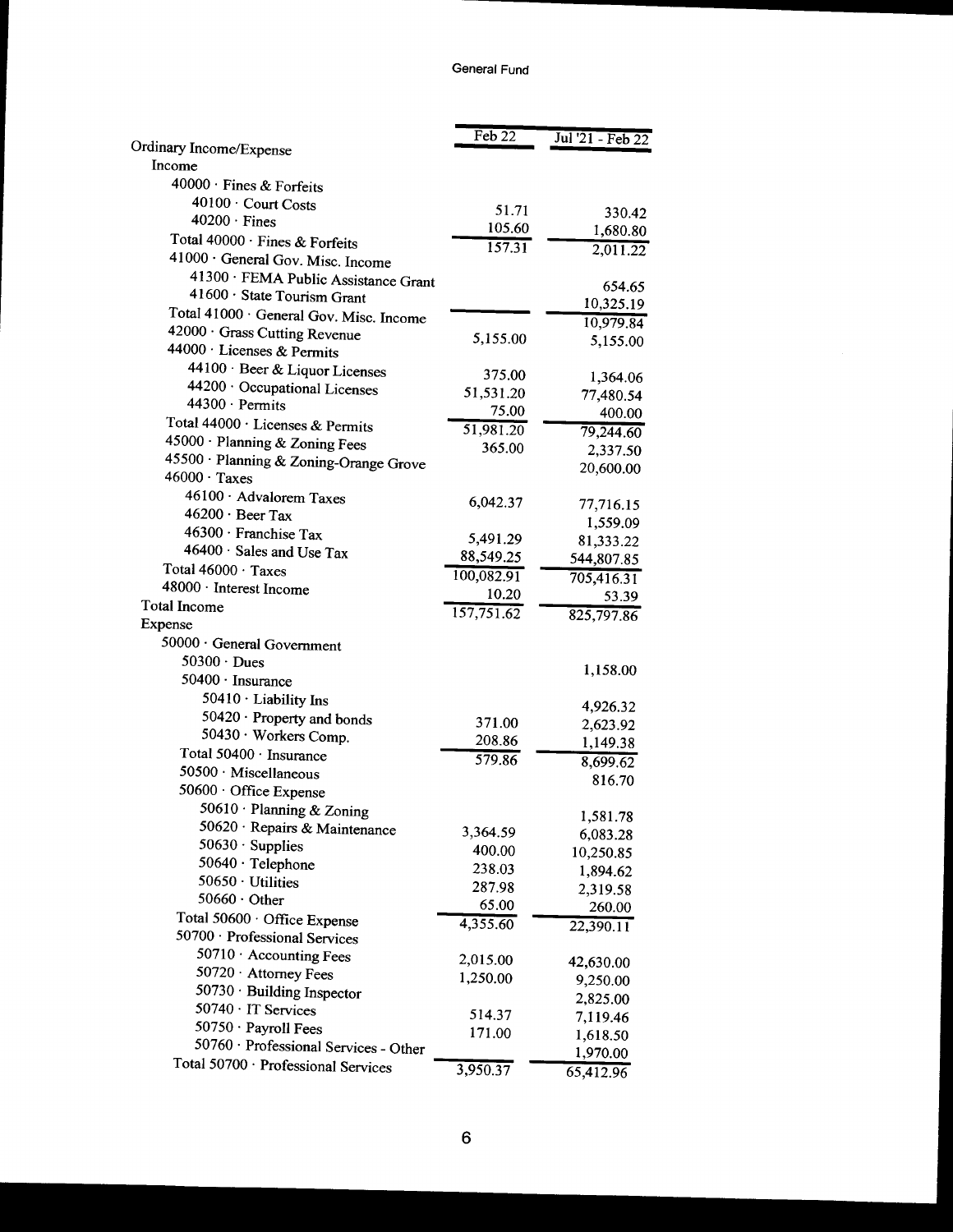|                                                                   | Feb22     | Jul '21 - Feb 22 |
|-------------------------------------------------------------------|-----------|------------------|
| 50800 · Office P/R Expense<br>$50810 \cdot$ Admin                 |           |                  |
|                                                                   | 8,081.89  | 69,049.28        |
| $50820 \cdot$ Medicare<br>50830 · Social Secuirty                 | 117.15    | 1,000.99         |
|                                                                   | 500.95    | 4,934.50         |
| Total 50800 · Office P/R Expense<br>50900 · Tourism and Promotion | 8,699.99  | 74,984.77        |
| 50999 · Bank Service fee                                          | 1,381.58  | 12,873.96        |
|                                                                   | 622.64    | 4,183.67         |
| Total 50000 · General Government                                  | 19,590.04 | 190, 519.79      |
| 51000 · Highway & Streets                                         |           |                  |
| 51500 · Engineering Fees<br>51600 · Insurance                     | 18,251.25 | 36,781.50        |
| $51610 \cdot \text{Auto}$                                         |           |                  |
| 51620 · Liability Ins.                                            |           | 2,337.17         |
| 51640 · Workers Comp                                              |           | 6,181.22         |
| Total 51600 · Insurance                                           | 844.43    | 4,615.53         |
|                                                                   | 844.43    | 13,133.92        |
| $51700 \cdot$ Operating                                           |           |                  |
| 51710 · Fuel Expense                                              | 1,573.90  | 12,046.42        |
| $51720 \cdot Repairs$                                             | 1,368.03  | 17,665.52        |
| $51730 \cdot$ Supplies                                            | 1,699.28  | 13,893.36        |
| $51740 \cdot$ Telephone<br>$51750 \cdot$ Utilities                | 79.34     | 1,460.93         |
|                                                                   | 173.40    | 1,760.22         |
| Total 51700 · Operating                                           | 4,893.95  | 46,826.45        |
| 51800 · P/R Expense                                               |           |                  |
| $51810 \cdot$ Salaries                                            | 5,561.87  | 60,920.20        |
| 51820 Medicare                                                    | 80.62     | 883.15           |
| 51830 · Social Security                                           | 344.70    | 3,121.85         |
| Total 51800 · P/R Expense                                         | 5,987.19  | 64,925.20        |
| 51950 · Street Lights                                             | 2,561.14  | 17,110.07        |
| Total 51000 · Highway & Streets                                   | 32,537.96 | 178,777.14       |
| 52000 · Public Safety                                             |           |                  |
| General Expense                                                   |           |                  |
| <b>Contract Expense</b>                                           |           | 228.00           |
| <b>Total General Expense</b>                                      |           | 228.00           |
| 52100 · Telephone                                                 | 476.06    | 3,789.23         |
| 52200 · Utilities                                                 | 117.39    | 1,183.94         |
| 52800 · P/R Expense                                               |           |                  |
| 52810 · Salaries                                                  |           | 243.98           |
| 52835 · Judge's Supplemental Pay                                  |           | 487.86           |
| 52840 · Judges Retirement                                         | 350.92    | 2,063.95         |
| 52850 · Contract Labor                                            | 29,486.05 | 235,888.40       |
| Total 52800 · P/R Expense                                         | 29,836.97 | 238,684.19       |
| Total 52000 · Public Safety                                       | 30,430.42 | 243,885.36       |
| <b>Total Expense</b>                                              | 82,558.42 | 613,182.29       |
| Net Ordinary Income                                               | 75,193.20 | 212,615.57       |
| Other Income/Expense                                              |           |                  |
| Other Income                                                      |           |                  |
| 71000 · Proceeds from sale of assets                              | 7,324.05  | 20,824.05        |
| 71400 · Transfers In                                              | 2,450.00  | 19,600.00        |
| <b>Total Other Income</b>                                         | 9,774.05  | 40,424.05        |
| Net Other Income                                                  | 9,774.05  | 40,424.05        |
| Net Income                                                        | 84,967.25 | 253,039.62       |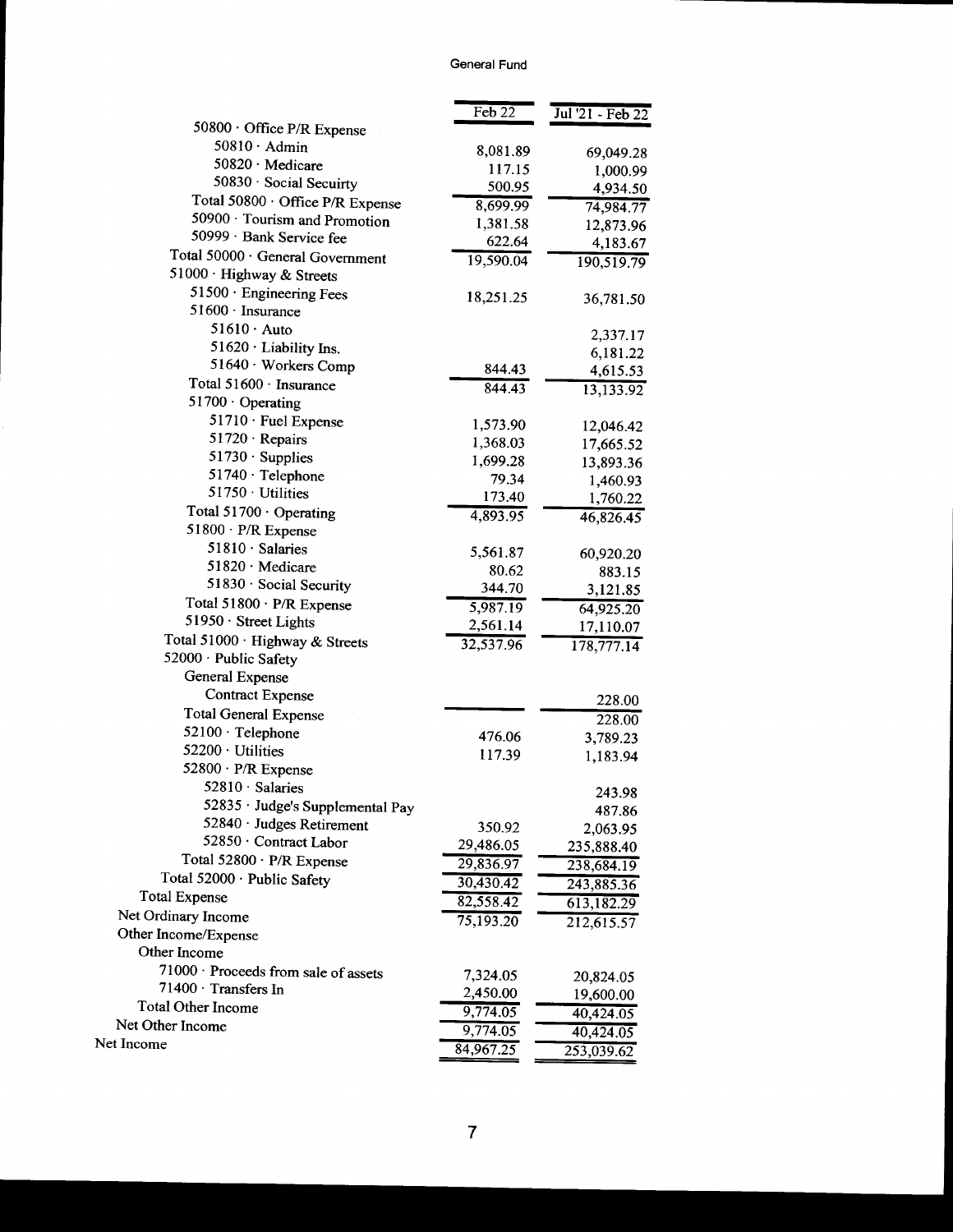## General Fund

|                                                        | Jul '21 - Feb 22 | <b>Budget</b> | \$ Over Budget | % of Budget |
|--------------------------------------------------------|------------------|---------------|----------------|-------------|
| Ordinary Income/Expense                                |                  |               |                |             |
| Income                                                 |                  |               |                |             |
| 40000 · Fines & Forfeits                               |                  |               |                |             |
| 40100 · Court Costs                                    | 330.42           | 1,000.00      | $-669.58$      | 33.04%      |
| $40200 \cdot$ Fines                                    | 1,680.80         | 3,000.00      | $-1,319.20$    | 56.03%      |
| Total 40000 · Fines & Forfeits                         | 2,011.22         | 4,000.00      | $-1,988.78$    |             |
| 41000 · General Gov. Misc. Income                      |                  |               |                | 50.28%      |
| 41300 · FEMA Public Assistance Grant                   | 654.65           |               | 654.65         |             |
| 41600 · State Tourism Grant                            | 10,325.19        | 6,000.00      | 4,325.19       | 100.0%      |
| Total 41000 · General Gov. Misc. Income                | 10,979.84        | 6,000.00      | 4,979.84       | 172.09%     |
| 42000 · Grass Cutting Revenue                          | 5,155.00         | 10,300.00     |                | 183.0%      |
| 44000 · Licenses & Permits                             |                  |               | $-5,145.00$    | 50.05%      |
| 44100 · Beer & Liquor Licenses                         | 1,364.06         | 1,000.00      |                |             |
| 44200 · Occupational Licenses                          | 77,480.54        | 100,000.00    | 364.06         | 136.41%     |
| 44300 · Permits                                        | 400.00           | 300.00        | $-22,519.46$   | 77.48%      |
| Total 44000 · Licenses & Permits                       | 79,244.60        | 101,300.00    | 100.00         | 133.33%     |
| 45000 · Planning & Zoning Fees                         | 2,337.50         |               | $-22,055.40$   | 78.23%      |
| 45500 · Planning & Zoning-Orange Grove                 | 20,600.00        | 1,200.00      | 1,137.50       | 194.79%     |
| $46000 \cdot \text{Taxes}$                             |                  |               |                |             |
| 46100 · Advalorem Taxes                                | 77,716.15        |               |                |             |
| $46200 \cdot$ Beer Tax                                 | 1,559.09         | 72,000.00     | 5,716.15       | 107.94%     |
| $46300 \cdot$ Franchise Tax                            | 81,333.22        | 3,000.00      | $-1,440.91$    | 51.97%      |
| 46400 · Sales and Use Tax                              |                  | 92,500.00     | $-11,166.78$   | 87.93%      |
| Total 46000 · Taxes                                    | 544,807.85       | 575,000.00    | $-30,192.15$   | 94.75%      |
| 48000 · Interest Income                                | 705, 416.31      | 742,500.00    | $-37,083.69$   | 95.01%      |
| 49000 · Miscellaneous Income                           | 53.39            | 500.00        | $-446.61$      | 10.68%      |
| Total Income                                           |                  | 500.00        | $-500.00$      |             |
| Expense                                                | 825,797.86       | 866,300.00    | $-40,502.14$   | $95.33\%$   |
| 50000 · General Government                             |                  |               |                |             |
|                                                        |                  |               |                |             |
| 50120 · Capital Outlay-equipment                       |                  | 10,000.00     | $-10,000.00$   |             |
| 50200 · Conventions and Training<br>$50300 \cdot Dues$ |                  | 4,000.00      | $-4,000.00$    |             |
| 50400 · Insurance                                      | 1,158.00         | 1,500.00      | $-342.00$      | 77.2%       |
|                                                        |                  |               |                |             |
| $50410 \cdot$ Liability Ins                            | 4,926.32         | 12,000.00     | $-7,073.68$    | 41.05%      |
| 50420 · Property and bonds                             | 2,623.92         | 3,000.00      | $-376.08$      | 87.46%      |
| 50430 · Workers Comp.                                  | 1,149.38         | 2,500.00      | $-1,350.62$    | 45.98%      |
| Total 50400 · Insurance                                | 8,699.62         | 17,500.00     | $-8,800.38$    | $49.71\%$   |
| 50500 · Miscellaneous                                  | 816.70           | 500.00        | 316.70         | 163.34%     |
| 50600 · Office Expense                                 |                  |               |                |             |
| 50610 · Planning & Zoning                              | 1,581.78         | 1,000.00      | 581.78         | 158.18%     |
| 50620 · Repairs & Maintenance                          | 6,083.28         | 5,000.00      | 1,083.28       | 121.67%     |
| $50630 \cdot$ Supplies                                 | 10,250.85        | 8,500.00      | 1,750.85       | 120.6%      |
| 50640 $\cdot$ Telephone                                | 1,894.62         | 2,800.00      | $-905.38$      | 67.67%      |
| 50650 · Utilities                                      | 2,319.58         | 9,500.00      | $-7,180.42$    | 24.42%      |
| $50660 \cdot$ Other                                    | 260.00           | 500.00        | $-240.00$      | 52.0%       |
| Total 50600 · Office Expense                           | 22,390.11        | 27,300.00     | $-4,909.89$    | 82.02%      |
|                                                        |                  |               |                |             |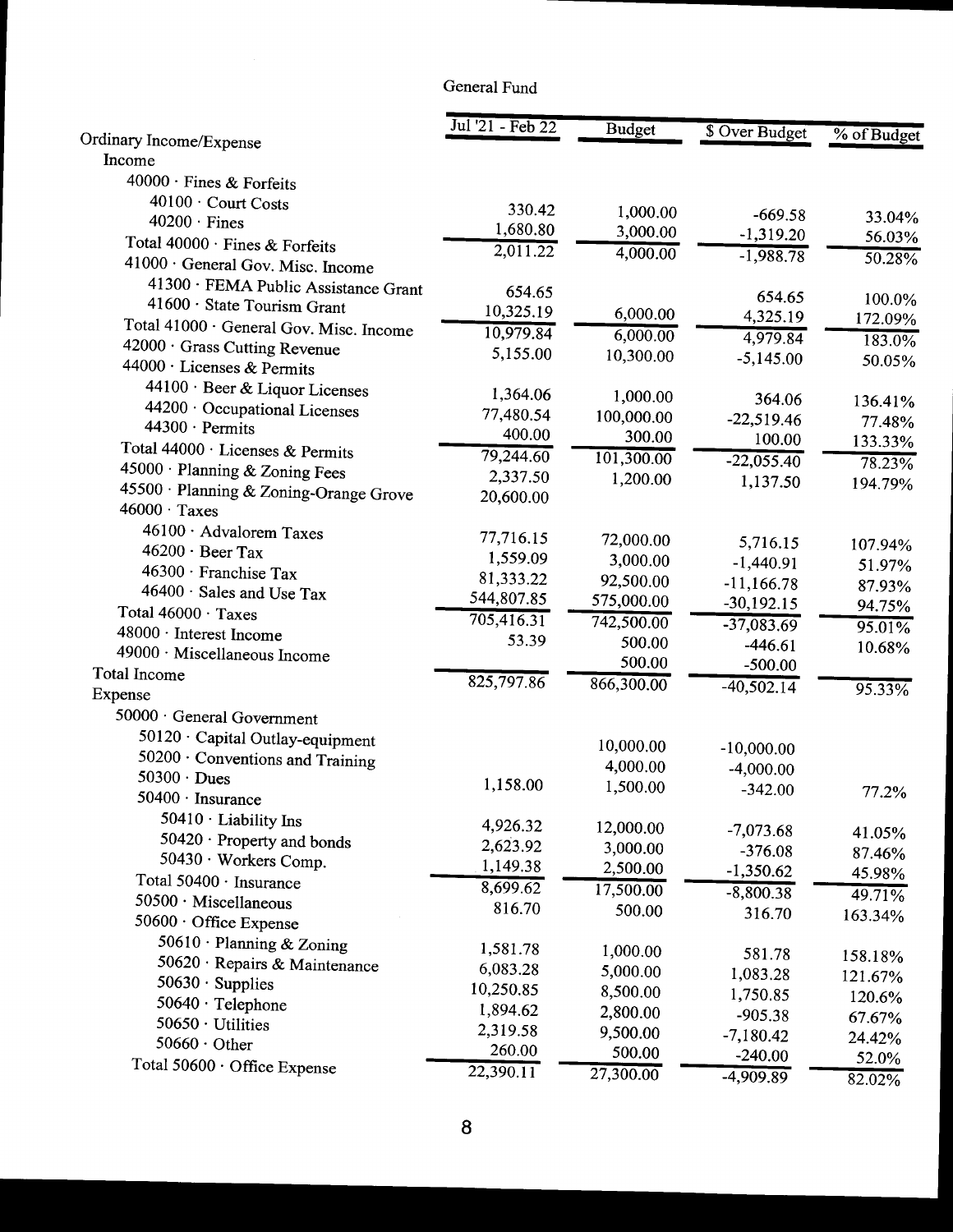|                                                               | General Fund     |               |                        |             |
|---------------------------------------------------------------|------------------|---------------|------------------------|-------------|
|                                                               | Jul '21 - Feb 22 | <b>Budget</b> | \$ Over Budget         | % of Budget |
| 50700 · Professional Services                                 |                  |               |                        |             |
| $50710 \cdot$ Accounting Fees                                 | 42,630.00        | 55,000.00     | $-12,370.00$           | 77.51%      |
| 50720 · Attorney Fees                                         | 9,250.00         | 17,500.00     | $-8,250.00$            | 52.86%      |
| 50730 · Building Inspector                                    | 2,825.00         | 2,500.00      | 325.00                 | 113.0%      |
| 50740 · IT Services                                           | 7,119.46         | 6,000.00      | 1,119.46               | 118.66%     |
| 50750 · Payroll Fees                                          | 1,618.50         | 2,600.00      | $-981.50$              |             |
| 50760 · Professional Services - Other                         | 1,970.00         |               |                        | 62.25%      |
| Total 50700 · Professional Services                           | 65,412.96        | 83,600.00     | $-18,187.04$           |             |
| 50800 · Office P/R Expense                                    |                  |               |                        | 78.25%      |
| $50810 \cdot$ Admin                                           | 69,049.28        | 103,000.00    | $-33,950.72$           |             |
| 50820 · Medicare                                              | 1,000.99         | 1,500.00      | $-499.01$              | 67.04%      |
| 50830 · Social Secuirty                                       | 4,934.50         | 6,400.00      | $-1,465.50$            | 66.73%      |
| Total 50800 · Office P/R Expense                              | 74,984.77        | 110,900.00    | $-35,915.23$           | 77.1%       |
| 50900 · Tourism and Promotion                                 | 12,873.96        | 6,500.00      |                        | 67.62%      |
| 50995 · Public Notice Fees                                    |                  | 1,500.00      | 6,373.96               | 198.06%     |
| 50999 · Bank Service fee                                      | 4,183.67         | 1,000.00      | $-1,500.00$            |             |
| Total 50000 · General Government                              | 190,519.79       | 264,300.00    | 3,183.67               | 418.37%     |
| 51000 · Highway & Streets                                     |                  |               | $-73,780.21$           | 72.09%      |
| 51200 · Capital outlay                                        |                  |               |                        |             |
| 51300 · Debt Service - Lease Payments                         |                  | 100,000.00    | $-100,000.00$          |             |
| 51400 · Drainage maintenance                                  |                  | 24,000.00     | $-24,000.00$           |             |
| 51500 · Engineering Fees                                      | 36,781.50        | 25,000.00     | $-25,000.00$           |             |
| $51600 \cdot \text{ Insurance}$                               |                  | 18,000.00     | 18,781.50              | 204.34%     |
| $51610 \cdot \text{Auto}$                                     | 2,337.17         |               |                        |             |
| 51620 · Liability Ins.                                        | 6,181.22         | 1,800.00      | 537.17                 | 129.84%     |
| $51630 \cdot Tractors$                                        |                  | 9,500.00      | $-3,318.78$            | 65.07%      |
| 51640 · Workers Comp                                          | 4,615.53         | 3,000.00      | $-3,000.00$            |             |
| Total 51600 · Insurance                                       | 13,133.92        | 9,500.00      | $-4,884.47$            | 48.59%      |
| $51700 \cdot$ Operating                                       |                  | 23,800.00     | $-10,666.08$           | $55.19\%$   |
| 51710 · Fuel Expense                                          |                  |               |                        |             |
| $51720 \cdot$ Repairs                                         | 12,046.42        | 1,000.00      | 11,046.42              | 1,204.64%   |
| $51730 \cdot$ Supplies                                        | 17,665.52        | 15,000.00     | 2,665.52               | 117.77%     |
| 51740 · Telephone                                             | 13,893.36        | 15,000.00     | $-1,106.64$            | 92.62%      |
| 51750 · Utilities                                             | 1,460.93         | 3,000.00      | $-1,539.07$            | 48.7%       |
| Total $51700 \cdot$ Operating                                 | 1,760.22         | 2,500.00      | $-739.78$              | 70.41%      |
| 51800 · P/R Expense                                           | 46,826.45        | 36,500.00     | $10,326.\overline{45}$ | 128.29%     |
| $51810 \cdot$ Salaries                                        |                  |               |                        |             |
| 51820 · Medicare                                              | 60,920.20        | 118,000.00    | $-57,079.80$           | 51.63%      |
| 51830 · Social Security                                       | 883.15           | 1,700.00      | $-816.85$              | 51.95%      |
|                                                               | 3,121.85         | 7,700.00      | $-4,578.15$            | 40.54%      |
| Total 51800 · P/R Expense                                     | 64,925.20        | 127,400.00    | $-62,474.80$           | $50.96\%$   |
| 51900 · Road Maintenance and repairs<br>51950 · Street Lights |                  | 25,000.00     | $-25,000.00$           |             |
|                                                               | 17,110.07        | 32,000.00     | $-14,889.93$           | 53.47%      |
| Total $51000 \cdot$ Highway & Streets                         | 178,777.14       | 411,700.00    | $-232,922.86$          | 43.42%      |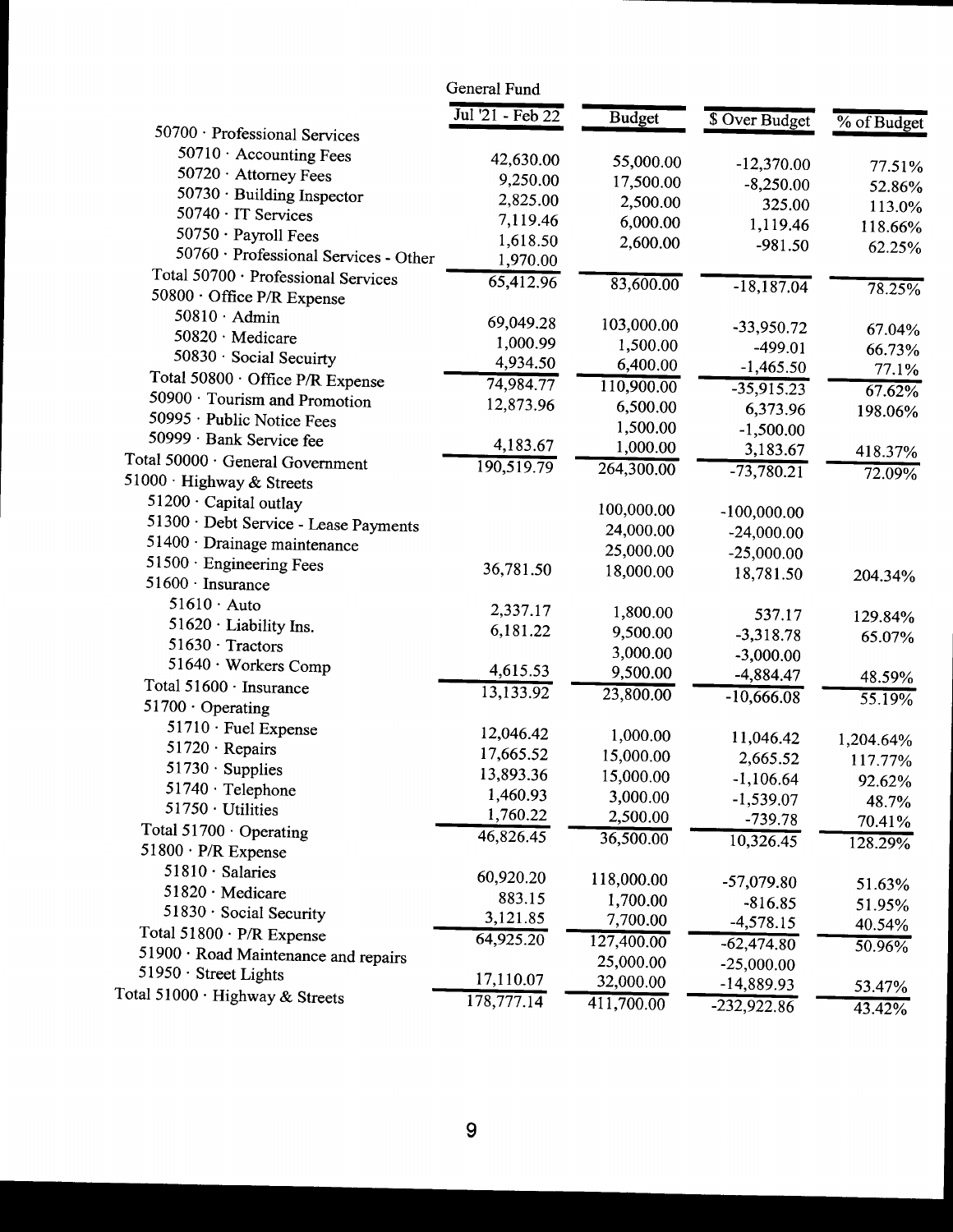|                                             | General Fund     |               |                |             |
|---------------------------------------------|------------------|---------------|----------------|-------------|
| 52000 · Public Safety                       | Jul '21 - Feb 22 | <b>Budget</b> | \$ Over Budget | % of Budget |
| General Expense                             |                  |               |                |             |
| <b>Contract Expense</b>                     | 228.00           |               |                |             |
| <b>Total General Expense</b>                | 228.00           |               |                |             |
| 52100 · Telephone                           | 3,789.23         | 5,500.00      | $-1,710.77$    |             |
| 52200 · Utilities                           | 1,183.94         | 1,800.00      | $-616.06$      | 68.9%       |
| $52800 \cdot P/R$ Expense                   |                  |               |                | 65.77%      |
| 52810 · Salaries                            | 243.98           |               | 243.98         | 100.0%      |
| 52835 · Judge's Supplemental Pay            | 487.86           | 3,000.00      | $-2,512.14$    | 16.26%      |
| 52840 · Judges Retirement                   | 2,063.95         | 1,200.00      | 863.95         | 172.0%      |
| 52850 · Contract Labor                      | 235,888.40       | 355,000.00    | $-119,111.60$  | 66.45%      |
| Total 52800 · P/R Expense                   | 238,684.19       | 359,200.00    | $-120,515.81$  | 66.45%      |
| Total 52000 · Public Safety                 | 243,885.36       | 366,500.00    | $-122,614.64$  | 66.54%      |
| <b>Total Expense</b>                        | 613, 182.29      | 1,042,500.00  | $-429,317.71$  | 58.82%      |
| Net Ordinary Income<br>Other Income/Expense | 212,615.57       | $-176,200.00$ | 388,815.57     | $-120.67%$  |
| Other Income                                |                  |               |                |             |
| 71000 · Proceeds from sale of assets        | 20,824.05        |               |                |             |
| 71300 · Proceeds from Capital Lease         |                  | 100,000.00    | $-100,000.00$  |             |
| 71400 · Transfers In                        | 19,600.00        | 37,400.00     | $-17,800.00$   | 52.41%      |
| Total Other Income                          | 40,424.05        | 137,400.00    | $-96,975.95$   | 29.42%      |
| Net Other Income                            | 40,424.05        | 137,400.00    | $-96,975.95$   | 29.42%      |
| Net Income                                  | 253,039.62       | $-38,800.00$  | 291,839.62     | $-652.16\%$ |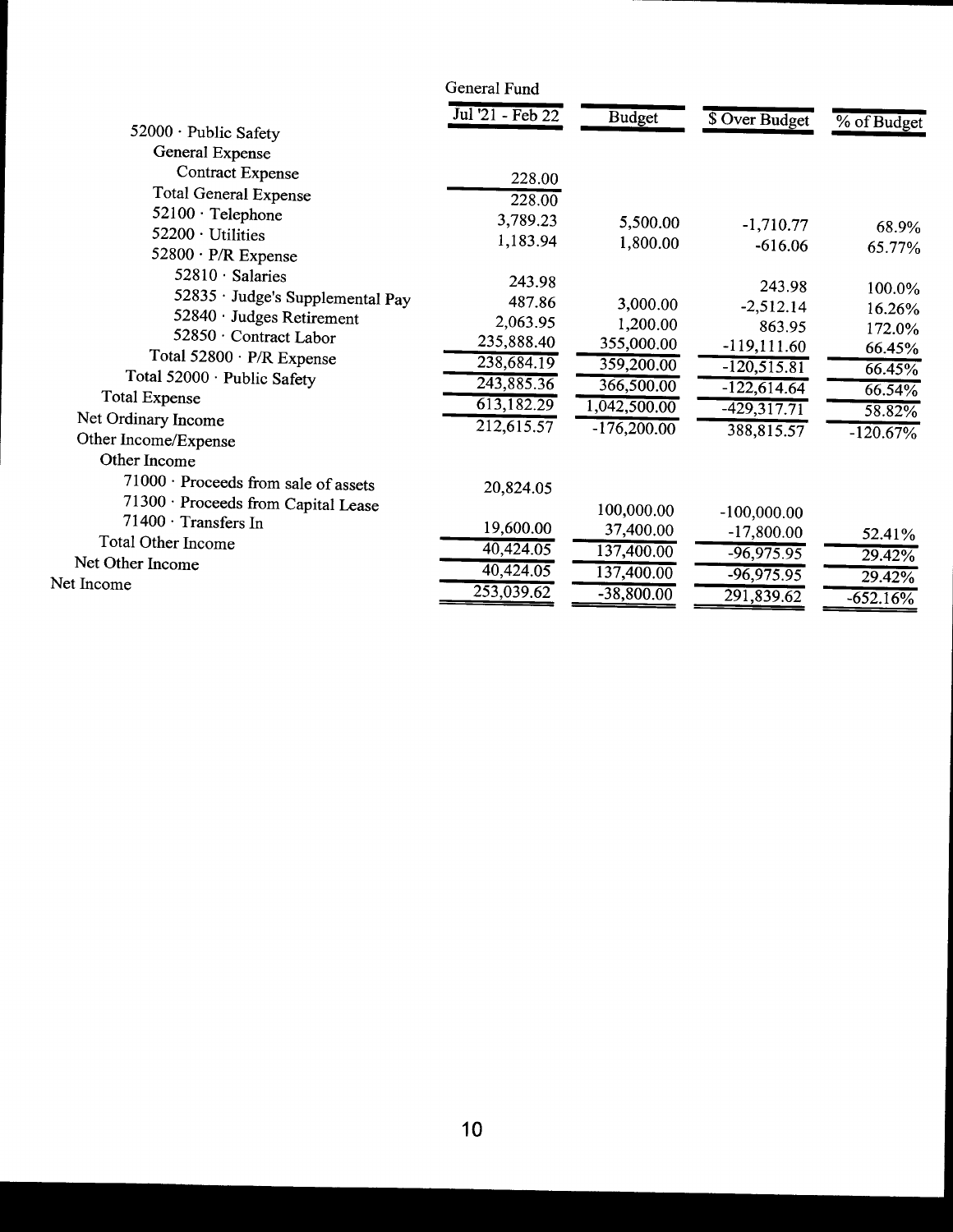# Restricted Fund

|                                        | Feb 28, 22 |
|----------------------------------------|------------|
| <b>ASSETS</b>                          |            |
| <b>Current Assets</b>                  |            |
| <b>Checking/Savings</b>                |            |
| 10000 · Bank accounts                  |            |
| 10100 · Hancock Whitney Rest. Oper.    | 110,061.93 |
| 10200 · Hancock Whitney SCC Deposit    | 12,272.00  |
| 10300 · Savings Account-LAMP           | 0.16       |
| Total 10000 · Bank accounts            | 122,334.09 |
| <b>Total Checking/Savings</b>          | 122,334.09 |
| <b>Other Current Assets</b>            |            |
| 12000 · Due from other govt. units     | 93,358.00  |
| 14000 · Due to/from General Fund       | -43,833.34 |
| <b>Total Other Current Assets</b>      | 49,524.66  |
| <b>Total Current Assets</b>            | 171.858.75 |
| <b>TOTAL ASSETS</b>                    | 171,858.75 |
| <b>LIABILITIES &amp; EQUITY</b>        |            |
| <b>Liabilities</b>                     |            |
| <b>Current Liabilities</b>             |            |
| <b>Accounts Payable</b>                |            |
| 20000 · Accounts Payable               | 3.559.66   |
| <b>Total Accounts Payable</b>          | 3.559.66   |
| <b>Other Current Liabilities</b>       |            |
| 21000 · Accounts Payable - Manual      | 9,300.00   |
| 23000 · Community Center Deposit       | 11,900.00  |
| 25000 · Unclaimed Forfeitures          | 2,650.69   |
| <b>Total Other Current Liabilities</b> | 23,850.69  |
| <b>Total Current Liabilities</b>       | 27,410.35  |
| <b>Total Liabilities</b>               | 27,410.35  |
| Equity                                 |            |
| 30000 · Fund Balance - Reserved        | 120,740.72 |
| <b>Net Income</b>                      | 23,707.68  |
| <b>Total Equity</b>                    | 144,448.40 |
| TOTAL LIABILITIES & EQUITY             | 171,858.75 |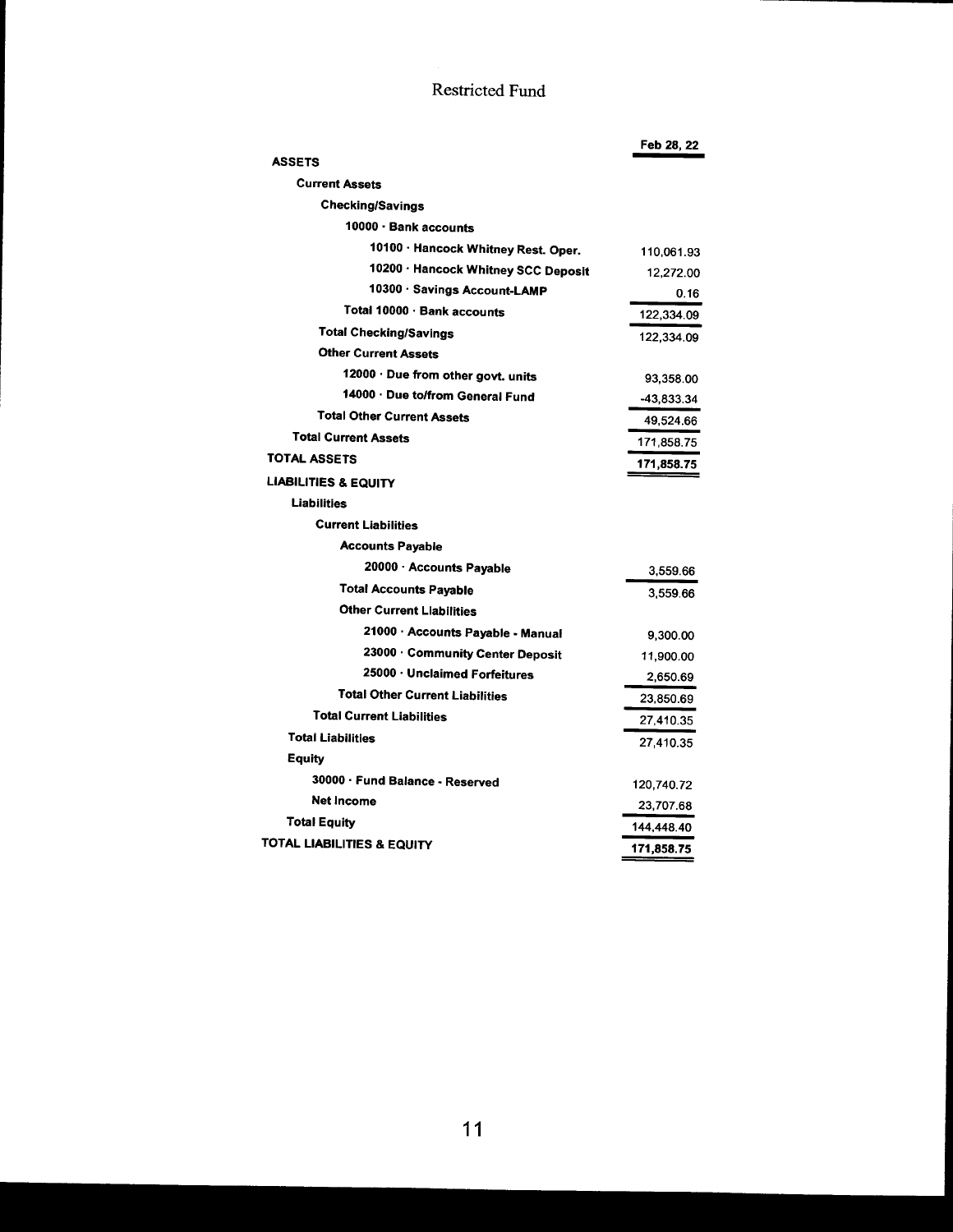## Restricted Fund

|                                       | Feb <sub>22</sub> | Jul '21 - Feb 22 |
|---------------------------------------|-------------------|------------------|
| <b>Ordinary Income/Expense</b>        |                   |                  |
| Income                                |                   |                  |
| 40000 · Restricted Fund Income        |                   |                  |
| 41000 Community Center Income         |                   |                  |
| 41010 Community Center Rental Income  | 2,050.00          | 23,745.00        |
| Total 41000 · Community Center Income | 2,050.00          | 23,745.00        |
| 43000 · Holiday Celebration Income    | 300.00            | 340.00           |
| 44000 Interest Income                 | 0.28              | 2.20             |
| 46000 · Sales & Use Taxes             |                   |                  |
| 46010 · Fire Department               | 5,208.78          | 32,047.52        |
| 46020 · Recreation                    | 5,208.78          | 32,047.53        |
| 46030 · Senior Citizens               | 5,208.78          | 32,047.52        |
| Total 46000 · Sales & Use Taxes       | 15,626.34         | 96,142.57        |
| Total 40000 Restricted Fund Income    | 17,976.62         | 120,229.77       |
| <b>Total Income</b>                   | 17,976.62         | 120,229.77       |
| <b>Gross Profit</b>                   | 17,976.62         | 120,229.77       |
| <b>Expense</b>                        |                   |                  |
| 50000 · Restricted Fund Expense       |                   |                  |
| 51000 · Fire Department               |                   |                  |
| 51010 Operating Expense               | 2.209.27          | 31,044.90        |
| 51030 Engneering Expense              | 0.00              | 12,051.25        |
| Total 51000 · Fire Department         | 2.209.27          | 43,096.15        |
| 52000 · Recreation                    |                   |                  |
| 52010 Operating Expense               | 55.00             | 2,652.35         |
| 52030 · Engineering Expense           | 2.513.75          | 2,513.75         |
| 52040 · Insurance - Community Center  | 0.00              | 5,919.92         |
| 52045 - Maintenance & Repairs         | 130.00            | 1,659.85         |
| $52050 \cdot$ Supplies                | 25.36             | 768.17           |
| 52060 Utilities                       | 1,088.64          | 9.207.75         |
| Total 52000 · Recreation              | 3,812.75          | 22,721.79        |
| 53000 · Senior Citizen                | 3,816.00          | 20,517.25        |
| Total 50000 · Restricted Fund Expense | 9.838.02          | 86,335.19        |
| 54000 · Holiday Celebration Expense   | 0.00              | 386.90           |
| 56000 · Transfers Out - Personnel     | 1,225.00          | 9.800.00         |
| <b>Total Expense</b>                  | 11,063.02         | 96,522.09        |
| <b>Net Ordinary Income</b>            | 6,913.60          | 23.707.68        |
| Net Income                            | 6,913.60          | 23,707.68        |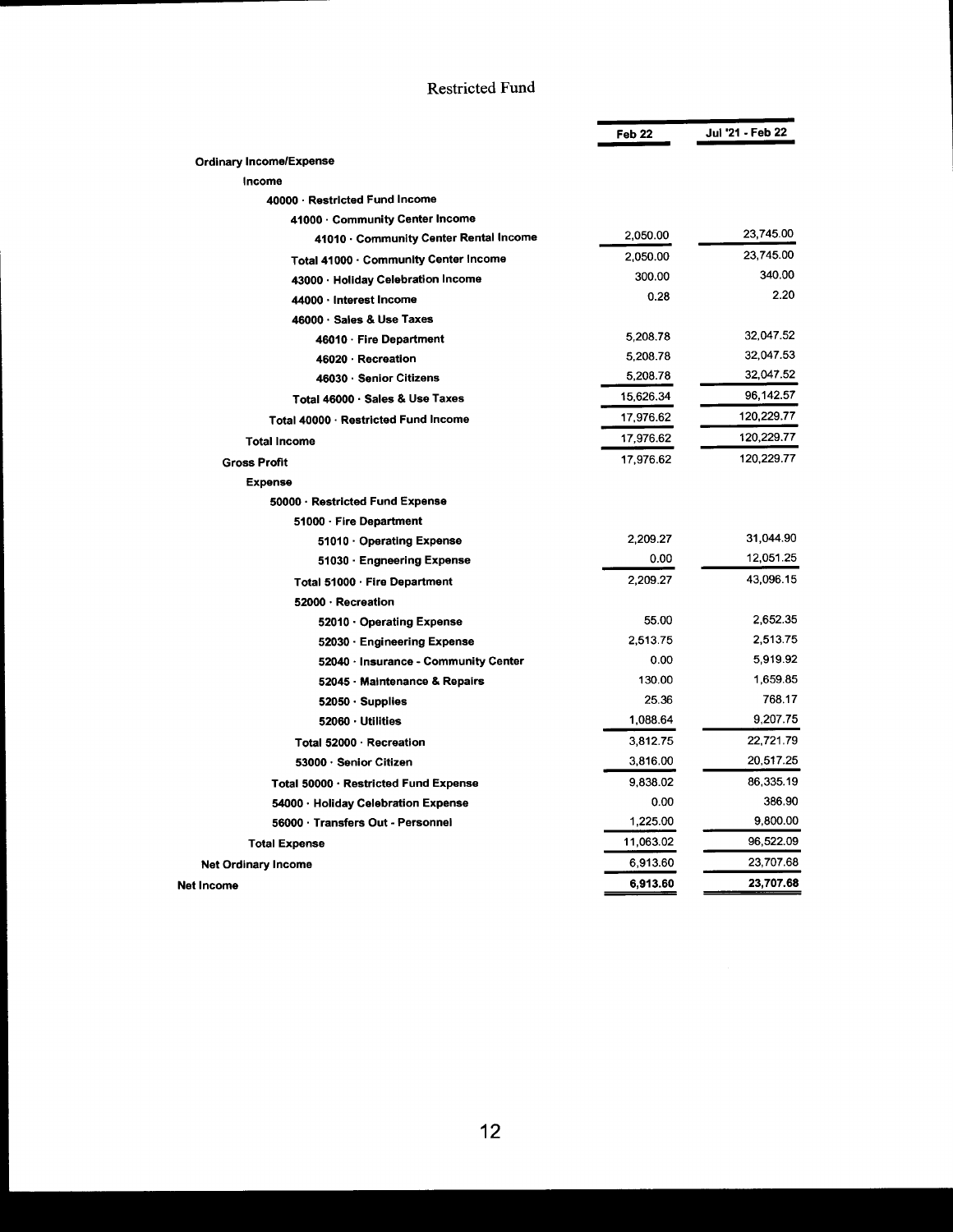## Restricted Fund

|                                        | Jul '21 - Feb 22 | <b>Budget</b>      | \$ Over Budget | % of Budget |
|----------------------------------------|------------------|--------------------|----------------|-------------|
| <b>Ordinary Income/Expense</b>         |                  |                    |                |             |
| Income                                 |                  |                    |                |             |
| 40000 · Restricted Fund Income         |                  |                    |                |             |
| 41000 · Community Center Income        |                  |                    |                |             |
| 41010 · Community Center Rental Income | 23,745.00        | 10,000.00          | 13,745.00      | 237.45%     |
| Total 41000 · Community Center Income  | 23,745.00        | 10,000.00          | 13,745.00      | 237.45%     |
| 43000 · Holiday Celebration Income     | 340.00           |                    |                |             |
| 44000 · Interest Income                | 2.20             | 3,000.00           | $-2,997.80$    | 0.07%       |
| 45000 · Miscellaneous                  | 0.00             | 400.00             | $-400.00$      | 0.0%        |
| 46000 · Sales & Use Taxes              |                  |                    |                |             |
| 46010 · Fire Department                | 32,047.52        | 32,500.00          | -452.48        | 98.61%      |
| 46020 · Recreation                     | 32,047.53        | 32,500.00          | -452.47        | 98.61%      |
| 46030 · Senior Citizens                | 32,047.52        | 32,500.00          | -452.48        | 98.61%      |
| Total 46000 · Sales & Use Taxes        | 96,142.57        | 97,500.00          | -1,357.43      | 98.61%      |
| Total 40000 · Restricted Fund Income   | 120,229.77       | 110,900.00         | 9,329.77       | 108.41%     |
| <b>Total Income</b>                    | 120,229.77       | 110,900.00         | 9,329.77       | 108.41%     |
| <b>Gross Profit</b>                    | 120,229.77       | 110,900.00         | 9,329.77       | 108.41%     |
| <b>Expense</b>                         |                  |                    |                |             |
| 50000 · Restricted Fund Expense        |                  |                    |                |             |
| 51000 · Fire Department                |                  |                    |                |             |
| 51010 · Operating Expense              | 31,044.90        | 20,500.00          | 10,544.90      | 151.44%     |
| 51030 · Engneering Expense             | 12,051.25        |                    |                |             |
| 51040 · Personnel Reimbursement        | 0.00             | 12,000.00          | -12,000.00     | 0.0%        |
| Total 51000 · Fire Department          | 43,096.15        | 32,500.00          | 10,596.15      | 132.6%      |
| 52000 · Recreation                     |                  |                    |                |             |
| 52010 · Operating Expense              | 2,652.35         |                    |                |             |
| 52030 · Engineering Expense            | 2,513.75         |                    |                |             |
| 52040 · Insurance - Community Center   | 5,919.92         | 5.000.00           | 919.92         |             |
| 52045 · Maintenance & Repairs          | 1,659.85         | 4,000.00           | $-2,340.15$    | 118.4%      |
| 52050 · Supplies                       | 768.17           | 800.00             | $-31.83$       | 41.5%       |
| 52060 · Utilities                      | 9,207.75         | 12,000.00          | $-2,792.25$    | 96.02%      |
| Total 52000 · Recreation               | 22,721.79        | 21,800.00          |                | 76.73%      |
| 53000 · Senior Citizen                 | 20,517.25        | 30,000.00          | 921.79         | 104.23%     |
| Total 50000 · Restricted Fund Expense  | 86,335.19        | 84,300.00          | $-9,482.75$    | 68.39%      |
| 54000 · Holiday Celebration Expense    | 386.90           |                    | 2,035.19       | 102.41%     |
| 55000 · Transfers Out - Debt Service   | 0.00             | 500.00<br>4,000.00 | $-113.10$      | 77.38%      |
| 56000 · Transfers Out - Personnel      | 9,800.00         |                    | $-4,000.00$    | 0.0%        |
| <b>Total Expense</b>                   | 96,522.09        | 14,700.00          | -4,900.00      | 66.67%      |
| <b>Net Ordinary Income</b>             | 23,707.68        | 103,500.00         | -6,977.91      | 93.26%      |
| Net Income                             |                  | 7,400.00           | 16,307.68      | 320.37%     |
|                                        | 23,707.68        | 7,400.00           | 16,307.68      | 320.37%     |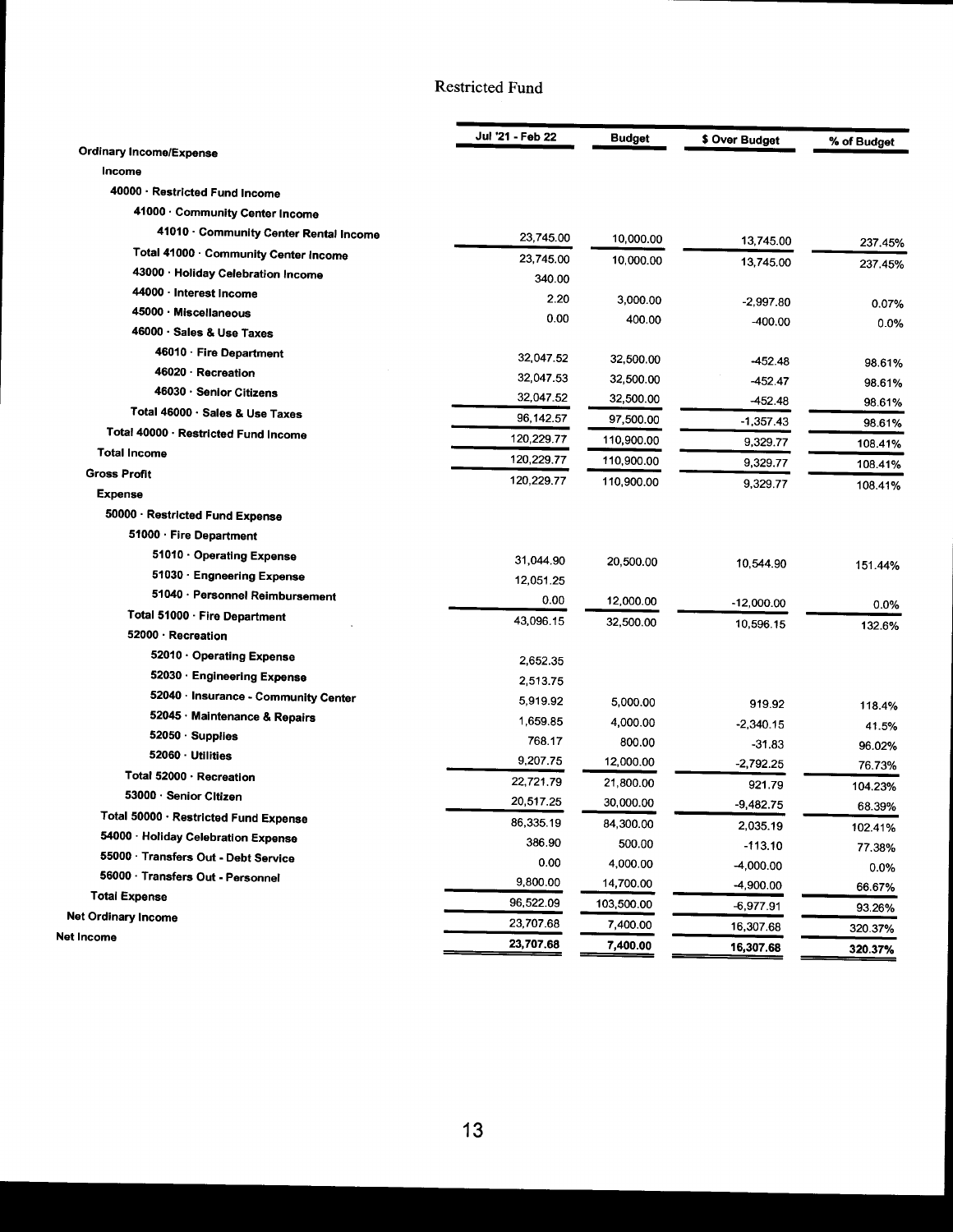| <b>Utility Fund</b> |  |
|---------------------|--|
|                     |  |

Feb 28, 22

| <b>ASSETS</b>                           |                 |
|-----------------------------------------|-----------------|
| <b>Current Assets</b>                   |                 |
| Checking/Savings                        |                 |
| 10000 · Bank Accounts                   |                 |
| 10100 · Hancock Whitney Operating       | 109,934.99      |
| 10200 · Hancock Whitney Utility Deposit | 23,198.00       |
| 10300 · LAMP Savings Account            | 315, 135.54     |
| Total 10000 · Bank Accounts             | 448,268.53      |
| $10400 \cdot$ Cash on hand              | 100.00          |
| <b>Total Checking/Savings</b>           | 448, 368. 53    |
| <b>Accounts Receivable</b>              |                 |
| 13000 · Accounts Receivable             |                 |
| 13100 · Accounts Receivable             | 6,373.00        |
| 13000 · Accounts Receivable - Other     | 11,339.47       |
| Total 13000 · Accounts Receivable       | 17,712.47       |
| 14000 · Allowance for Bad Debts         | $-10,450.00$    |
| <b>Total Accounts Receivable</b>        | 7,262.47        |
| <b>Total Current Assets</b>             | 455,631.00      |
| <b>Fixed Assets</b>                     |                 |
| 15100 · Fixed Assets                    | 1,174,803.39    |
| 15200 Land                              | 60,366.00       |
| 15300 · Water Tower                     | 773,283.00      |
| 15400 · Accum. Depreciation-Water Tower | $-1,147,164.48$ |
| <b>Total Fixed Assets</b>               | 861,287.91      |
| <b>TOTAL ASSETS</b>                     | 1,316,918.91    |
| <b>LIABILITIES &amp; EQUITY</b>         |                 |
| Liabilities                             |                 |
| <b>Current Liabilities</b>              |                 |
| <b>Accounts Payable</b>                 |                 |
| 20000 · Accounts Payable                | 9,275.30        |
| <b>Total Accounts Payable</b>           | 9,275.30        |
| <b>Other Current Liabilities</b>        |                 |
| 23000 · Accrued Items                   | 11,039.99       |
| 24000 · Customer Prepayments            | 4,943.00        |
| 25000 · Due to General Fund             | 103,808.77      |
| 26000 Garbage Deposits Liabilty         | 23,507.32       |
| 28000 · Unearned Revenue - ARPA Grant   | 315,114.22      |
| Total Other Current Liabilities         | 458,413.30      |
| <b>Total Current Liabilities</b>        | 467,688.60      |
| <b>Total Liabilities</b>                | 467,688.60      |
| Equity                                  |                 |
| 30000 · Retained Earnings               | 800,408.67      |
| Net Income                              | 48,821.64       |
| <b>Total Equity</b>                     | 849,230.31      |
| TOTAL LIABILITIES & EQUITY              | 1,316,918.91    |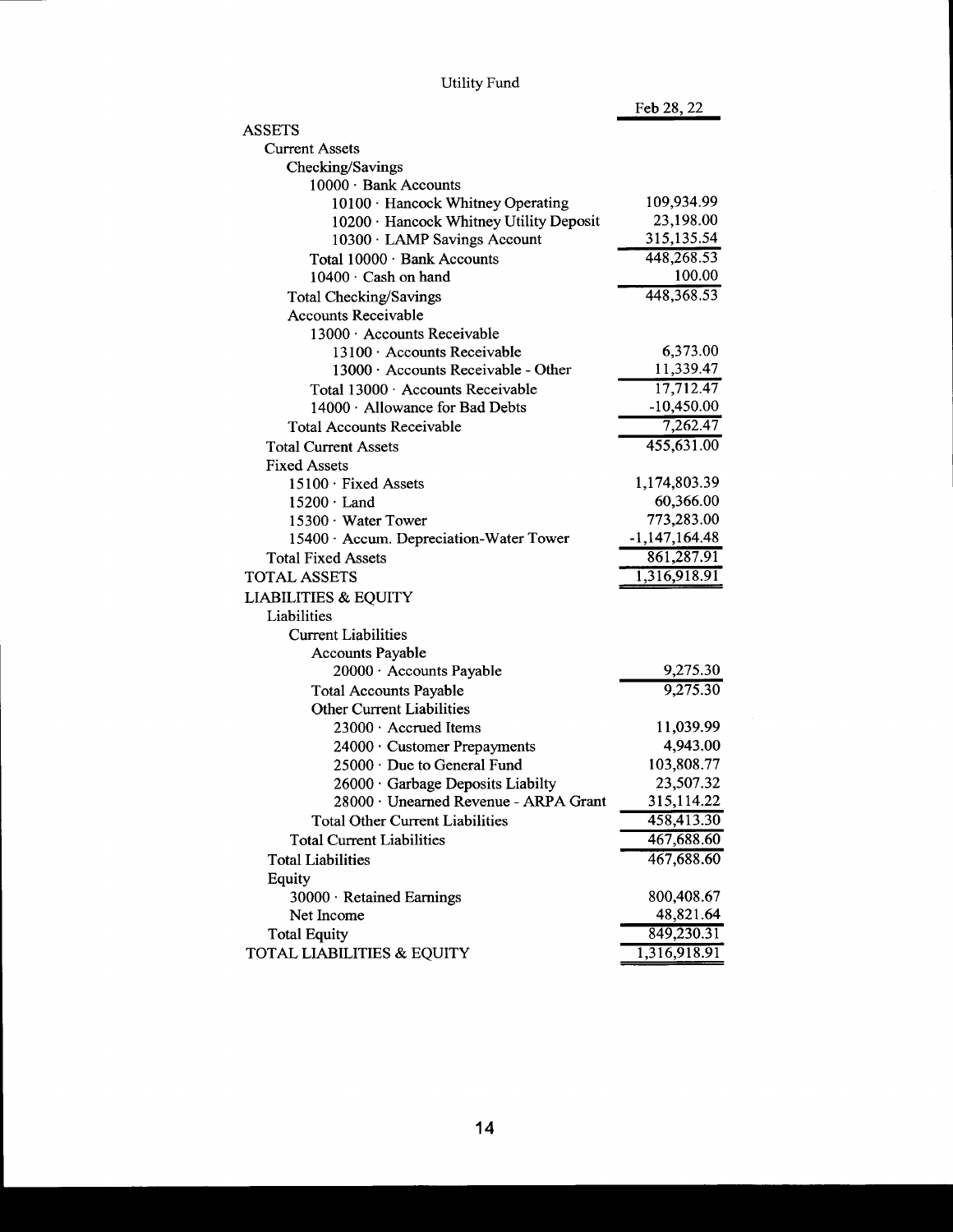# Utility Fund

|                                           | Feb 22       | Jul '21 - Feb 22 |
|-------------------------------------------|--------------|------------------|
| Ordinary Income/Expense                   |              |                  |
| Income                                    |              |                  |
| 40000 · Utility Income                    |              |                  |
| 40100 · Garbage Fee                       | 11,664.00    | 89,894.00        |
| $40200 \cdot$ Grant                       |              |                  |
| 40210 · Federal Grant                     | 0.00         | 82,183.13        |
| Total 40200 · Grant                       | 0.00         | 82,183.13        |
| $40300 \cdot$ Late Payment Penalties      | 265.00       | 2,412.80         |
| $40400 \cdot$ Return Fee                  | 175.00       | 925.00           |
| $40500 \cdot$ Sewer Fee                   | 5,601.00     | 41,447.00        |
| 40700 · Water Franchise fees              | $0.00\,$     | 5,047.00         |
| Total 40000 · Utility Income              | 17,705.00    | 221,908.93       |
| 41000 · Interest Income                   |              |                  |
| 42000 · LAMP Account                      | 17.98        | 21.32            |
| $41000 \cdot$ Interest Income - Other     | 0.94         | 4.08             |
| Total 41000 · Interest Income             | 18.92        | 25.40            |
| 43000 · Other Income                      | 0.00         | 25.00            |
| $44000 \cdot$ Bad Debts                   | $-5,712.20$  | $-5,712.20$      |
| <b>Total Income</b>                       | 12,011.72    | 216,247.13       |
| Expense                                   |              |                  |
| 50000 · Bank Service charges              | 0.00         | 115.00           |
| 52000 · Depreciation Expense              | 7,083.33     | 56,666.64        |
| 53000 · Garbage Department Expenses       |              |                  |
| 53010 · Garbage Service                   | 11,039.99    | 86,329.70        |
| Total 53000 · Garbage Department Expenses | 11,039.99    | 86,329.70        |
| 54000 · General Administrative            |              |                  |
| $54010 \cdot$ Billing Supplies            | 0.00         | 376.62           |
| 54020 · Dues & Memberships                | 0.00         | 1,328.00         |
| $54030 \cdot$ Postage                     | 132.00       | 1,473.31         |
| Total 54000 · General Administrative      | 132.00       | 3,177.93         |
| 55000 · Sewer Department Expenses         |              |                  |
| $55010 \cdot$ Engineering                 | 6,955.00     | 7,653.75         |
| $55040 \cdot$ Sewer Supplies              | 0.00         | $-16.78$         |
| 55050 · Sewer System Maintenance          | 3,505.14     | 72,155.21        |
| 55070 · Utility Bills                     | 1,136.06     | 9,044.04         |
| Total 55000 · Sewer Department Expenses   | 11,596.20    | 88,836.22        |
| 60000 · Transfer Out - Debt Service       | 1,225.00     | 9,800.00         |
| <b>Total Expense</b>                      | 31,076.52    | 244,925.49       |
| Net Ordinary Income                       | $-19,064.80$ | $-28,678.36$     |
| Other Income/Expense                      |              |                  |
| Other Income                              |              |                  |
| 82000 · Proceeds fom Legal Settlement     | 0.00         | 77,500.00        |
| <b>Total Other Income</b>                 | 0.00         | 77,500.00        |
| Net Other Income                          | 0.00         | 77,500.00        |
| Net Income                                | $-19,064.80$ | 48,821.64        |
|                                           |              |                  |